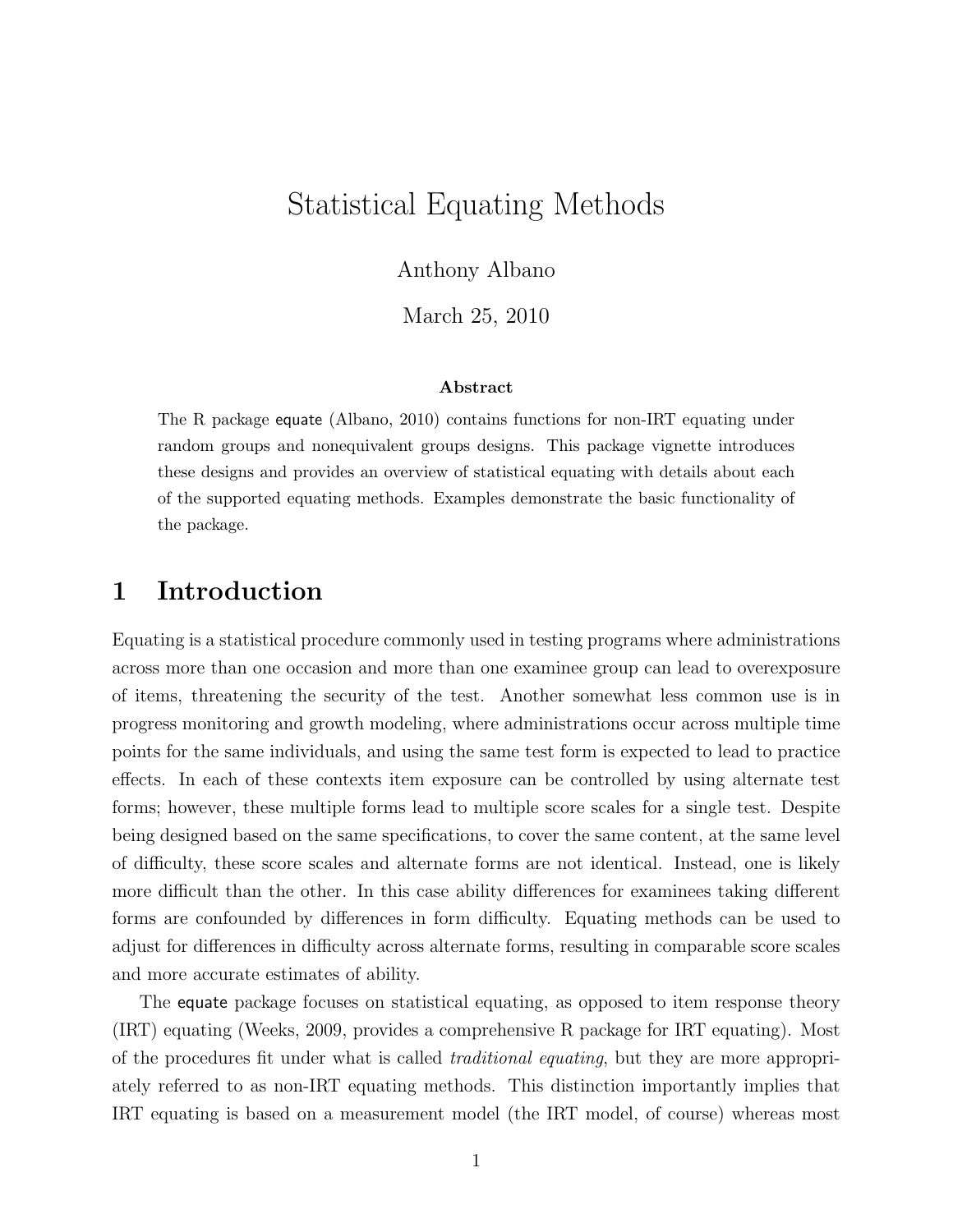traditional methods are not. Although there are many benefits of equating forms using IRT, non-IRT equating can often be a simpler and more practical alternative, one which involves fewer and less demanding assumptions (for further discussion see Kolen & Brennan, 2004; Livingston, 2004).

Statistical equating defines a functional relationship between multiple test score distributions and thereby between multiple score scales. When the test forms have been created according to the same specifications and are similar in statistical characteristics, this functional relationship is referred to as an equating function and it serves to translate scores from one scale directly to their equivalent values on another. Whether score distributions are based on samples from a single examinee population or different examinee populations (these are referred to as equating designs, as discussed below), if the appropriate assumptions are met the equating function can be generalized to other examinees (for a detailed discussion see Holland & Dorans, 2006).

## 2 Equating Designs

An *equating design* refers to the basic structure of an equating study, just as a research design refers to the structure of a research study. The equating study serves to organize all the stages which are essential to and which lead up to the equating process. These stages include creation of test forms, sampling of examinees, and administration of the test. The equating design specifies the administration (i.e., data collection) procedures, and just as the control of variables in a research study depends on design, control of examinee ability (in contrast with form difficulty) depends on the equating design (Holland & Dorans, 2006).

An equating study can take place in a variety of situations, depending on the needs and resources of a testing program. As a result, numerous equating designs have been documented in the literature (Kolen & Brennan, 2004). For simplicity, in this vignette and in the equate package, equating designs are categorized as either involving *equivalent groups* or nonequivalent groups.

## Equivalent Groups

The equivalent groups design consists of either a single group of examinees taking both forms of a test, or two groups sampled randomly from a single population and considered to be randomly equivalent. In either case it is assumed that the two groups are equivalent in ability, thus any differences in scores across forms can be attributed entirely to form difficulty. When forms are administered to a single group administration procedures can be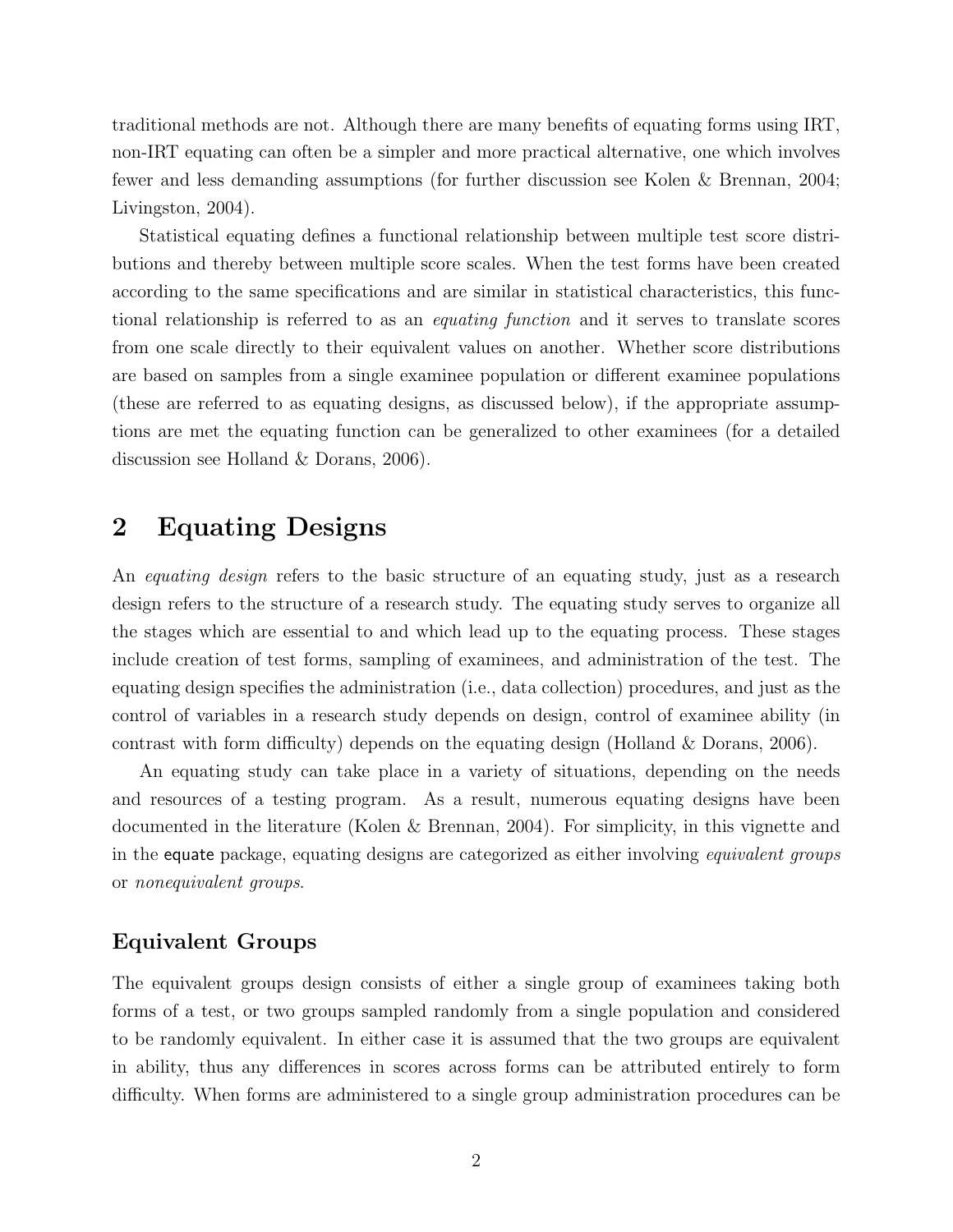complicated by order and fatigue effects. Thus the single group design is often not a practical option. Otherwise, because it involves only the examinee population of interest (called the target population), the equivalent groups design is the most efficient, as examinee ability is controlled directly.

## Nonequivalent Groups

Without equivalent examinee groups two related problems arise: the target population must be defined indirectly using samples from two different examinee populations, and the ability of these groups must then be controlled. In the nonequivalent groups design<sup>1</sup> these obstacles are both overcome through the use of what is referred to as an anchor test, a set of items appearing on both test forms. All non-equivalence is assumed to be removed via these anchor, or common, items. Though this design is often more practical, as nonequivalent groups are more easily obtained than equivalent ones, it also involves additional assumptions, as discussed in the next section (for details see Holland & Dorans, 2006).

As noted above, the equivalent groups is the simpler equating design. The traditional equating types applied with this design are the mean, linear, and equipercentile. More complex extensions of these have been developed for use with the nonequivalent groups design, each of which handles the issues inherent with nonequivalent groups in a slightly different way. These methods are described briefly below, followed by examples of their implementation in the equate package.

## 3 Equating Types and Methods

## Types of Equating

Equatings with the equivalent groups design, that is, equatings in their simplest and most general form, are referred to here and in the equate package as equating types. These can be categorized as either linear, including mean and linear equating, or nonlinear, equipercentile equating. An additional nonlinear type supported in the equate package is circle-arc equating, as recently introduced by Livingston and Kim (2009).

### Linear equating

Linear equating defines a linear relationship between scores from forms  $X$  and  $Y$ , based on the mean and standard deviation of each. In other words, the standardized deviation scores,

<sup>&</sup>lt;sup>1</sup>The nonequivalent groups design is also referred to as the nonequivalent groups with anchor test design, the common-item nonequivalent groups design, or simply the anchor- or common-item design.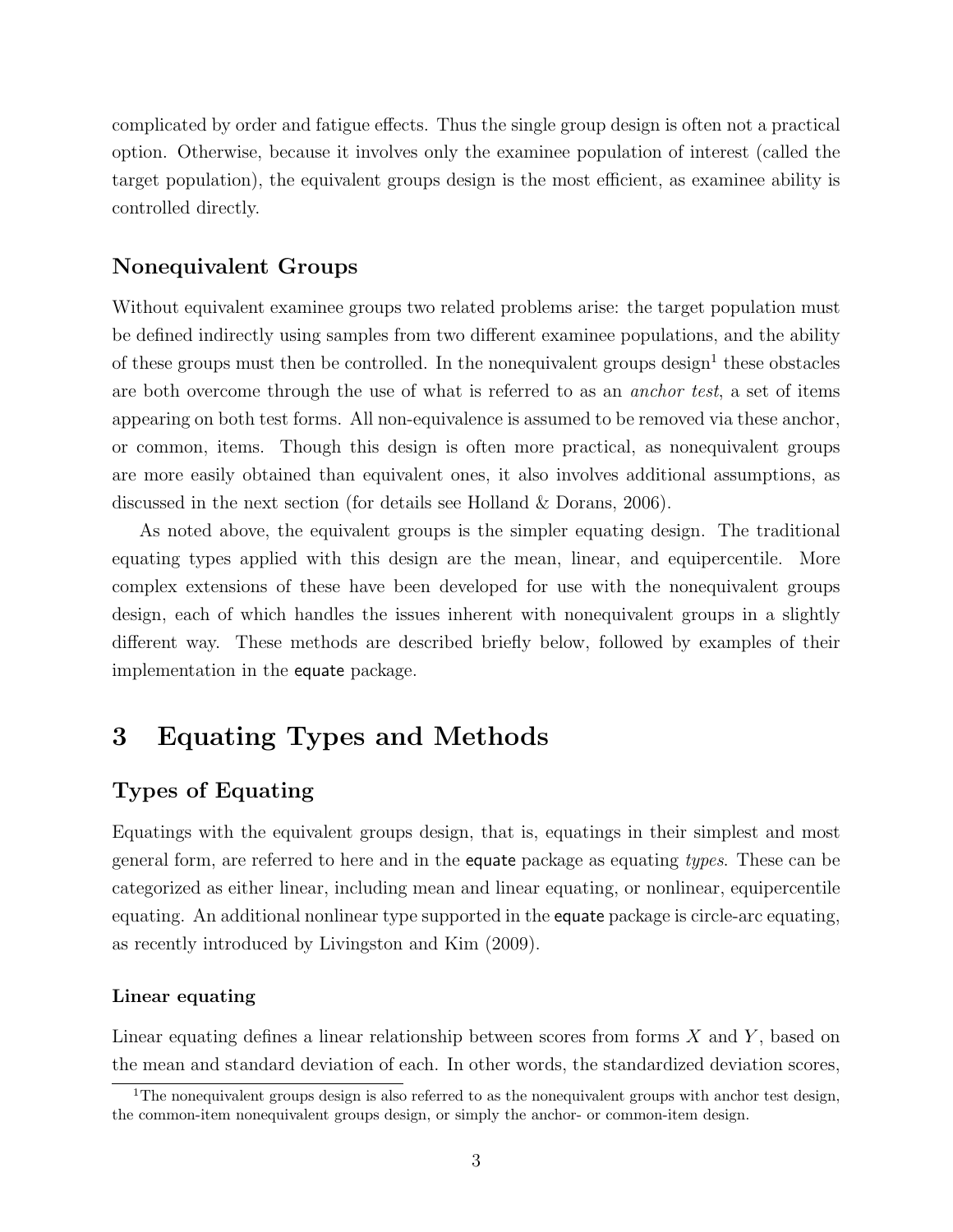or z-scores, are set equal for all score points i:

$$
\frac{x_i - \hat{\mu}(X)}{\hat{\sigma}(X)} = \frac{y_i - \hat{\mu}(Y)}{\hat{\sigma}(Y)}.
$$
\n(1)

When solved for  $y_i$ , the linear function  $l_Y(x_i)$  can be rewritten in slope-intercept form as

$$
l_Y(x_i) = \frac{\hat{\sigma}(Y)}{\hat{\sigma}(X)} x_i - \frac{\hat{\sigma}(Y)}{\hat{\sigma}(X)} \hat{\mu}(X) + \hat{\mu}(Y).
$$
 (2)

### Mean equating

Mean equating is a simplification of linear where the slope, or ratio of standard deviations, is not estimated but is instead assumed to be 1. Deviation scores across forms are thus set equal:

$$
x_i - \hat{\mu}(X) = y_i - \hat{\mu}(Y),\tag{3}
$$

and the resulting mean function  $m_Y(x_i)$  for equating X to Y is

$$
m_Y(x_i) = x_i - \hat{\mu}(X) + \hat{\mu}(Y).
$$
 (4)

### Equipercentile equating

Equipercentile equating defines a nonlinear relationship between score scales by setting equal the percentile ranks for each score point. Specifically, the equipercentile equivalent of a form-X score on the Y scale is calculated by finding the percentile rank in X of score  $i$ , and then the form- $Y$  score associated with that form- $Y$  percentile rank:

$$
e_Y(x_i) = Q^{-1}[P(x_i)].
$$
\n(5)

Here,  $P(x)$  is the percentile rank function in X and  $Q^{-1}(x)$  is the inverse percentile rank function in  $Y$ . The process is complicated by the fact that scores are discrete, and must be made continuous (for a detailed description see Kolen & Brennan, 2004, ch. 2).

Because it involves estimation at each score point, equipercentile equating is especially susceptible to random sampling error. Smoothing methods are typically used to reduce irregularities in either the score distributions or the equating function itself. Two commonly used smoothing methods include polynomial loglinear presmoothing (Holland & Thayer, 2000) and cubic-spline postsmoothing (Kolen, 1984). The equate package currently supports loglinear presmoothing (see Appendix A.2 for details).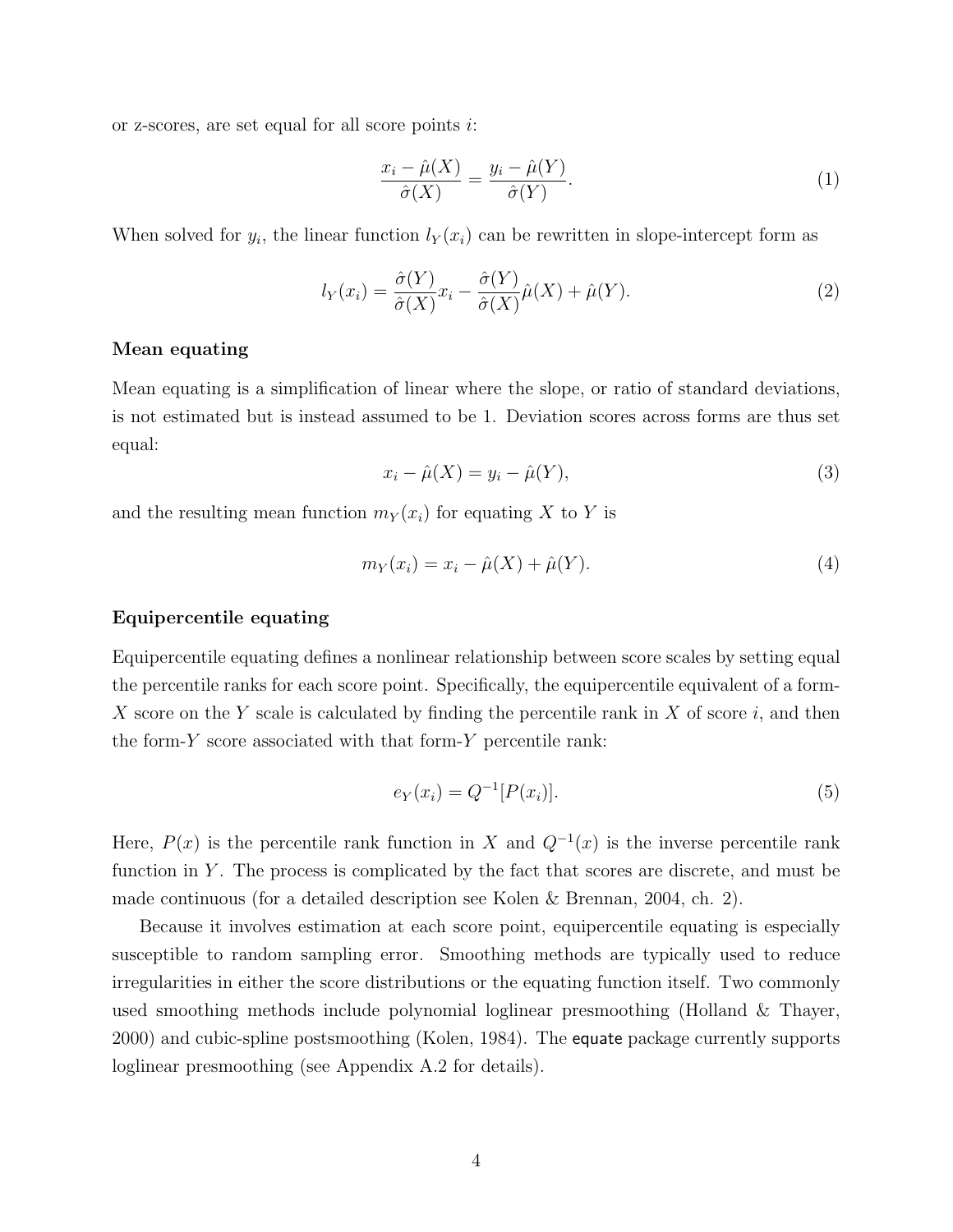### Circle-arc equating

Circle-arc equating also defines a nonlinear relationship between score scales, but it requires the estimation of only three points for forms X and Y: the lowest meaningful score  $(x_1, y_1)$ which for a multiple-choice test could be the lowest score expected by chance; a midpoint, based on the center (e.g., means) of each form  $(x_2, y_2)$ ; and the maximum possible score on each form  $(x_3, y_3)$ . The low and high points define the linear component of the function:

$$
lin_Y(x_i) = y_1 + \frac{y_3 - y_1}{x_3 - x_1}(x_i - x_1).
$$
 (6)

This linear function is combined with a curvilinear one, a circle-arc that is based on  $y_{2*}$ , the distance in Y units of the point  $(x_2, y_2)$  from the line  $\lim_{Y}(x)$ . The center  $(x_c, y_c)$  and radius r of the circle define the curvilinear component:

$$
arc_Y(x_i) = y_c \pm \sqrt{r^2 - (x_i - x_c)^2},
$$
\n(7)

where the second quantity, under the square root, is added to  $y_c$  if  $y_{2*}$  is positive (i.e., above the linear function) and subtracted if it is negative (i.e., below the linear function). The circle-arc function  $c_Y(x_i)$  combines the linear and curvilinear components:

$$
c_Y(x_i) = \lim_y(x_i) + \operatorname{arc}_y(x_i). \tag{8}
$$

Equations for the center points and radius of the circle are included in Appendix A.3. Livingston and Kim (2009) provide a complete description of the process using helpful graphics.

### Equating Methods

The nonequivalent groups design requires that information from anchor items be incorporated into the functions and parameter estimation described above. This is necessary because two populations are involved in the nonequivalent groups design: population 1 taking form  $X$ , and 2 taking form  $Y$ ; however, the equating function itself will be defined for a single population. Since this population is only a hypothetical one, that is, no data exist for it, it is referred to as the synthetic population (Braun & Holland, 1982). As described by Kolen and Brennan (2004), the linear equating function from equation (2) can be rewritten in terms of the synthetic population as follows:

$$
l_{Y_S}(x_i) = \frac{\hat{\sigma}_S(Y)}{\hat{\sigma}_S(X)} x_i - \frac{\hat{\sigma}_S(Y)}{\hat{\sigma}_S(X)} \hat{\mu}_S(X) + \hat{\mu}_S(Y). \tag{9}
$$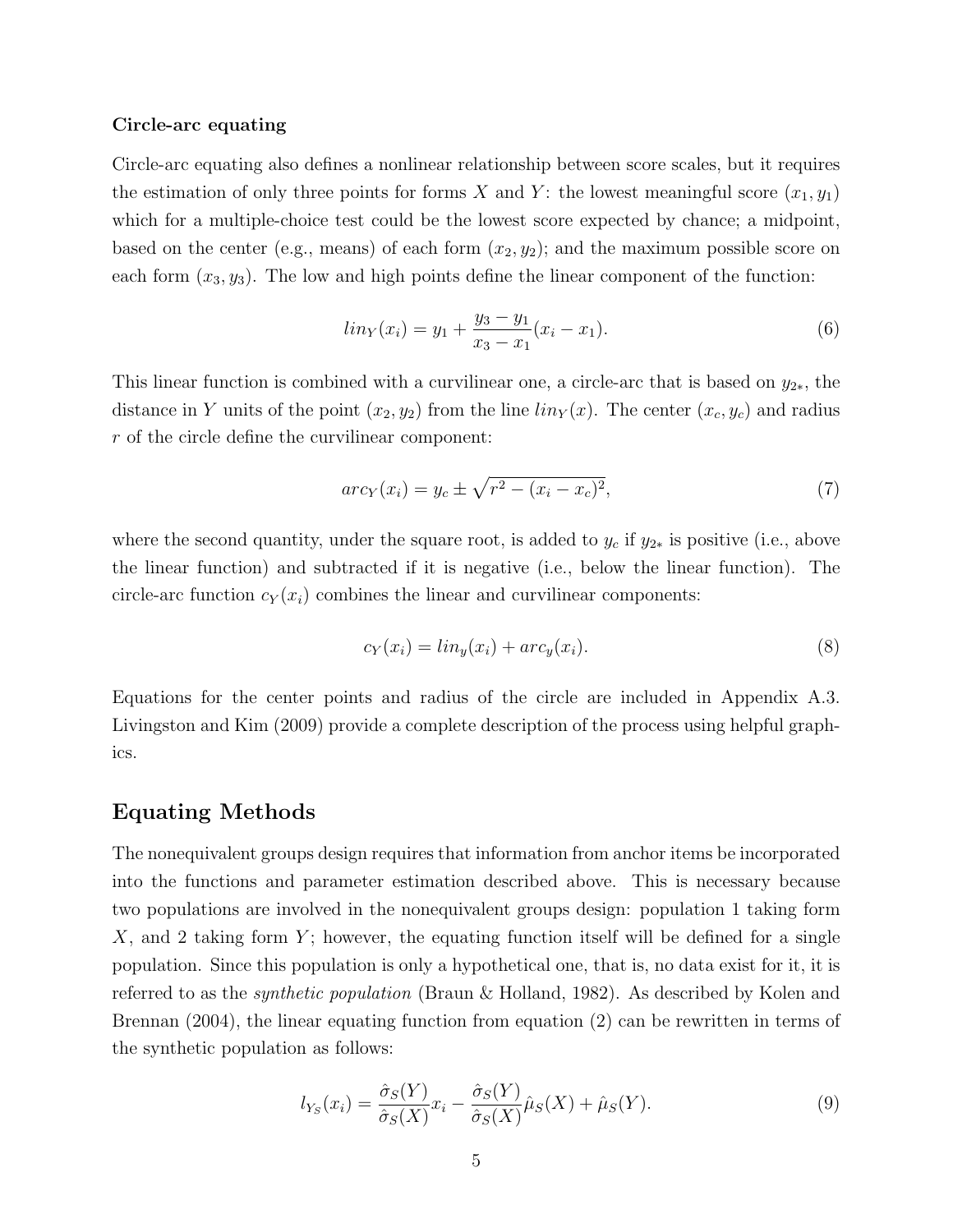Since population S did not take forms X or Y, all of the terms  $\hat{\mu}_S$  and  $\hat{\sigma}_S$  in this equation must be estimated indirectly using: for the means,

$$
\hat{\mu}_S(X) = \hat{\mu}_1(X) - w_2 \gamma_1[\hat{\mu}_1(V) - \hat{\mu}_2(V)],\tag{10}
$$

$$
\hat{\mu}_S(Y) = \hat{\mu}_2(Y) + w_1 \gamma_2[\hat{\mu}_1(V) - \hat{\mu}_2(V)]; \qquad (11)
$$

and for the variances,

$$
\hat{\sigma}_S^2(X) = \hat{\sigma}_1^2(X) - w_2 \gamma_1^2 [\hat{\sigma}_1^2(V) - \hat{\sigma}_2^2(V)] + w_1 w_2 \gamma_1^2 [\hat{\mu}_1(V) - \hat{\mu}_2(V)]^2, \tag{12}
$$

$$
\hat{\sigma}_S^2(Y) = \hat{\sigma}_2^2(Y) + w_1 \gamma_2^2 [\hat{\sigma}_1^2(V) - \hat{\sigma}_2^2(V)] + w_1 w_2 \gamma_2^2 [\hat{\mu}_1(V) - \hat{\mu}_2(V)]^2.
$$
\n(13)

In these equations the weights  $w_1$  and  $w_2$  sum to 1, and are used to specify the desired influence of populations 1 and 2 in the estimation. The  $\gamma$  terms represent the relationship between total scores on  $X$  and  $Y$  and the respective anchor test scores on  $V$  (described further below). As is clear,  $\gamma_1$  and  $\gamma_2$  are used along with the weights to adjust the  $\hat{\mu}$  and  $\hat{\sigma}^2$ terms for X and Y in order to obtain corresponding estimates for the synthetic population. For example, setting  $w_1 = 0$  and  $w_2 = 1$  will force  $\hat{\mu}_S(Y)$  to equal  $\hat{\mu}_2(Y)$ , and conversely  $\hat{\mu}_2(X)$  will be adjusted the maximum amount to obtain  $\hat{\mu}_S(X)$ . The same would occur with the estimation of synthetic variances. Furthermore, the adjustments would be completely removed if  $\hat{\mu}_1(V) = \hat{\mu}_2(V)$  and  $\hat{\sigma}_1^2(V) = \hat{\sigma}_2^2(V)$ .

A variety of techniques have been developed for estimating the  $\gamma$  terms required by equations  $(10)-(13)$  above. These techniques are referred to here as equating methods. The equate package currently supports the Tucker, Levine observed score, Levine true score, Braun/Holland, frequency estimation, and chained equating methods (Kolen & Brennan, 2004, provide a full explanation of the assumptions related to each method, including derivations). Table 1 shows the supported methods that apply to each equating type.

#### Tucker equating

In Tucker equating the relationship between total and anchor test scores is defined in terms of regression slopes, where  $\gamma_1$  is the slope resulting from the regression of X on V for population 1, and  $\gamma_2$  the slope from a regression of Y on V for population 2:

$$
\gamma_1 = \frac{\hat{\sigma}_1(X, V)}{\hat{\sigma}_1^2(V)} \quad \text{and} \quad \gamma_2 = \frac{\hat{\sigma}_2(Y, V)}{\hat{\sigma}_2^2(V)}.
$$
\n(14)

The Tucker method assumes that across populations 1 and 2: 1) the coefficients resulting form a regression of X on V are the same, and 2) the conditional variance of X given V is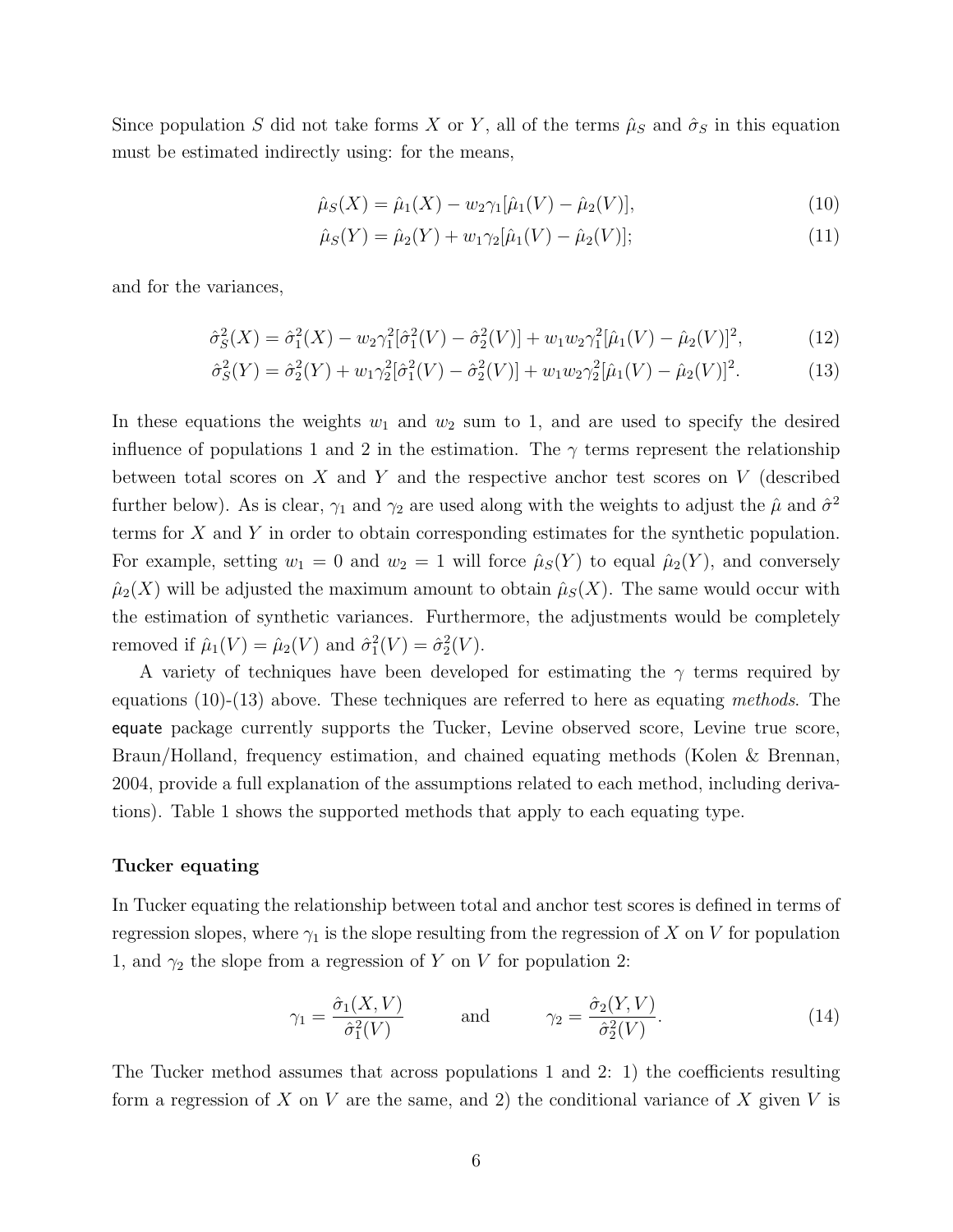the same. These assumptions apply to the regression of  $Y$  on  $V$  and the covariance of  $Y$ given V as well.

Table 1: Applicable Equating Types and Methods

|                |  | tucker levine braun frequency | chained |
|----------------|--|-------------------------------|---------|
| mean           |  |                               |         |
| linear         |  |                               |         |
| equipercentile |  |                               |         |
| circle-arc     |  |                               |         |

#### Levine equating

Assumptions for the Levine observed score method are stated in terms of true scores (though only observed scores are used), where, across both populations: 1) the correlation between true scores on X and V is 1, as is the correlation between true scores on Y and V; 2) the coefficients resulting form a regression of true scores for  $X$  on  $V$  are the same, as with true scores for Y on V; and 3) measurement error variance is the same (across populations) for X, Y, and V. These assumptions make possible the estimation of  $\gamma$  as

$$
\gamma_1 = \frac{\hat{\sigma}_1^2(X)}{\hat{\sigma}_1(X, V)} \quad \text{and} \quad \gamma_2 = \frac{\hat{\sigma}_2^2(Y)}{\hat{\sigma}_2(Y, V)}, \tag{15}
$$

which are the inverses of the respective regression slopes for  $V$  on  $X$  and  $V$  on  $Y$ . The Levine true score method is based on the same assumptions as the observed score method; however, it uses a slightly different linear equating function:

$$
l_Y(x_i) = \frac{\gamma_2}{\gamma_1}(X)[x_i - \hat{\mu}_1(X)] + \hat{\mu}_2(Y) + \gamma_2[\hat{\mu}_1(V) - \hat{\mu}_2(V)].
$$
\n(16)

Hanson (1991) and Kolen and Brennan (2004) provide justifications for using this approach.

### Frequency estimation equating

The frequency estimation method is used in equipercentile equating under the nonequivalent groups design. It is similar to the methods described above in that it involves a synthetic population. However, in this case score distributions (i.e., percentile ranks) for the synthetic population taking forms  $X$  and  $Y$  are required:

$$
e_{Y_S}(x_i) = Q_S^{-1}[P_S(x_i)].
$$
\n(17)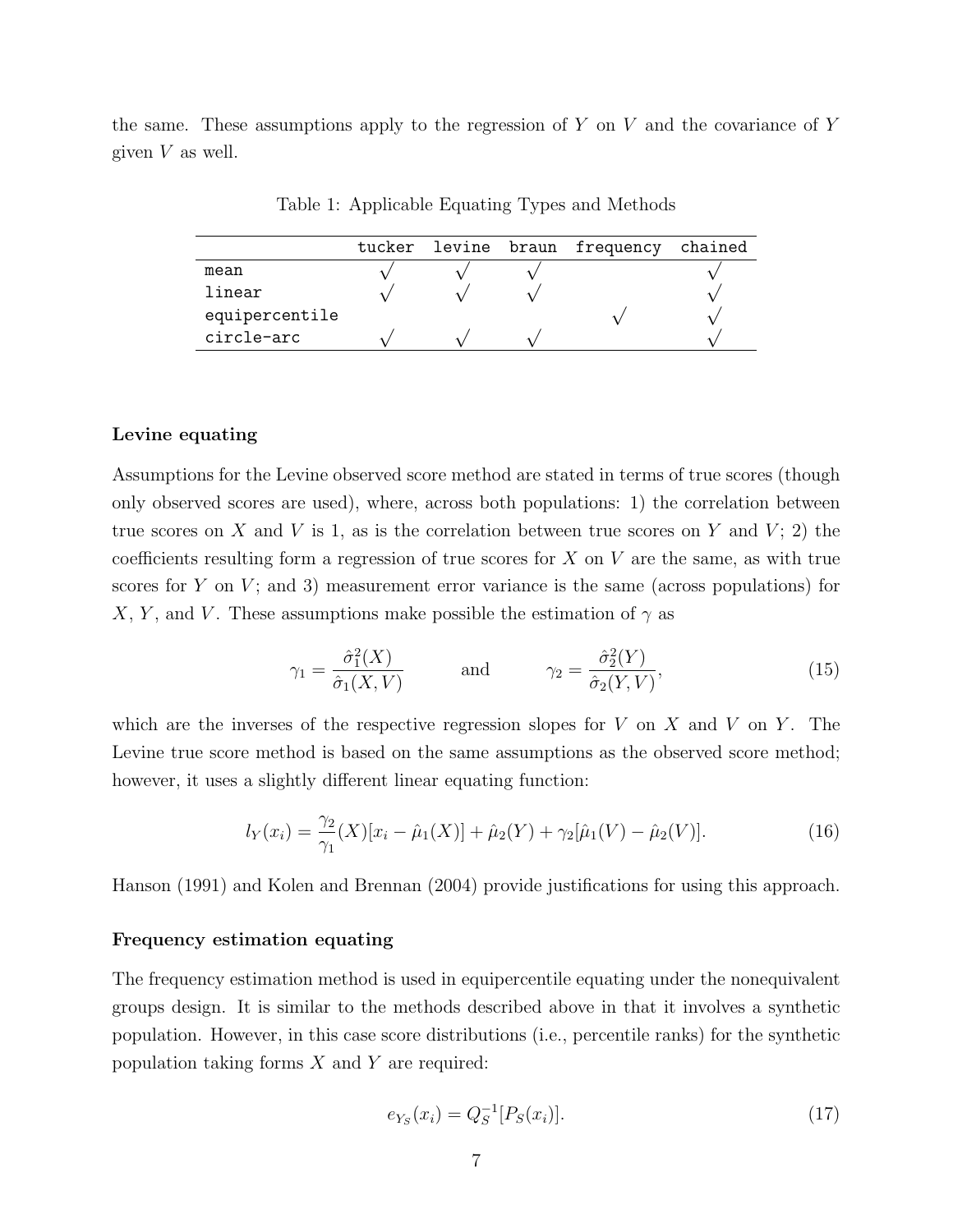When the assumption is made that the conditional distribution of total scores on X for a given score point in V is the same across populations 1 and 2 (as with Y and V) the synthetic distributions can be obtained:

$$
f_S(x_i) = w_1 f_1(x_i) + w_2 \sum f_1(x|v) h_2(v), \qquad (18)
$$

$$
g_S(y_i) = w_2 g_2(y_i) + w_1 \sum g_2(y|v) h_1(v)
$$
\n(19)

Here,  $f, g$ , and h denote the distribution functions for forms  $X, Y$ , and V respectively. As before,  $w_1$  and  $w_2$  specify the amount of adjustment to be made to each observed distribution in the estimation of the corresponding synthetic distribution.

### Braun/Holland equating

As a kind of extension of the frequency estimation method, the Braun/Holland method defines a linear function relating X and Y that is based on the estimates  $\hat{\mu}_S(X)$ ,  $\hat{\mu}_S(Y)$ ,  $\hat{\sigma}_S(X)$ , and  $\hat{\sigma}_S(Y)$  for the synthetic distributions  $f_S(x)$  and  $g_S(y)$  obtained via frequency estimation. Thus the full synthetic distributions are estimated, as with frequency estimation, but only in order to obtain the means and standard deviations of each. Though not often used in practice, the method provides an interesting combination of the linear and nonlinear procedures (Braun & Holland, 1982).

### Chained equating

Finally, chained equating (Livingston, Dorans, & Wright, 1990) can be applied to both linear and equipercentile equating under the nonequivalent groups with anchor test design. It differs from all other methods discussed here in that it does not reference a synthetic population. Instead, it introduces an additional equating function in the process of estimating score equivalents (see Appendix A.1 for details). For both linear and equipercentile equating the steps are as follows:

- 1. Define the function relating X to V for population 1,  $l_{V_1}(x)$  or  $e_{V_1}(x)$
- 2. Define the function relating V to Y for population 2,  $l_{Y2}(v)$  or  $e_{Y2}(v)$
- 3. Equate  $X$  (population 1) to the scale of Y using both equating functions, where

$$
lchain_Y(x) = l_{Y2}[l_{V1}(x)] \qquad \text{and} \qquad echain_Y(x) = e_{Y2}[e_{V1}(x)]
$$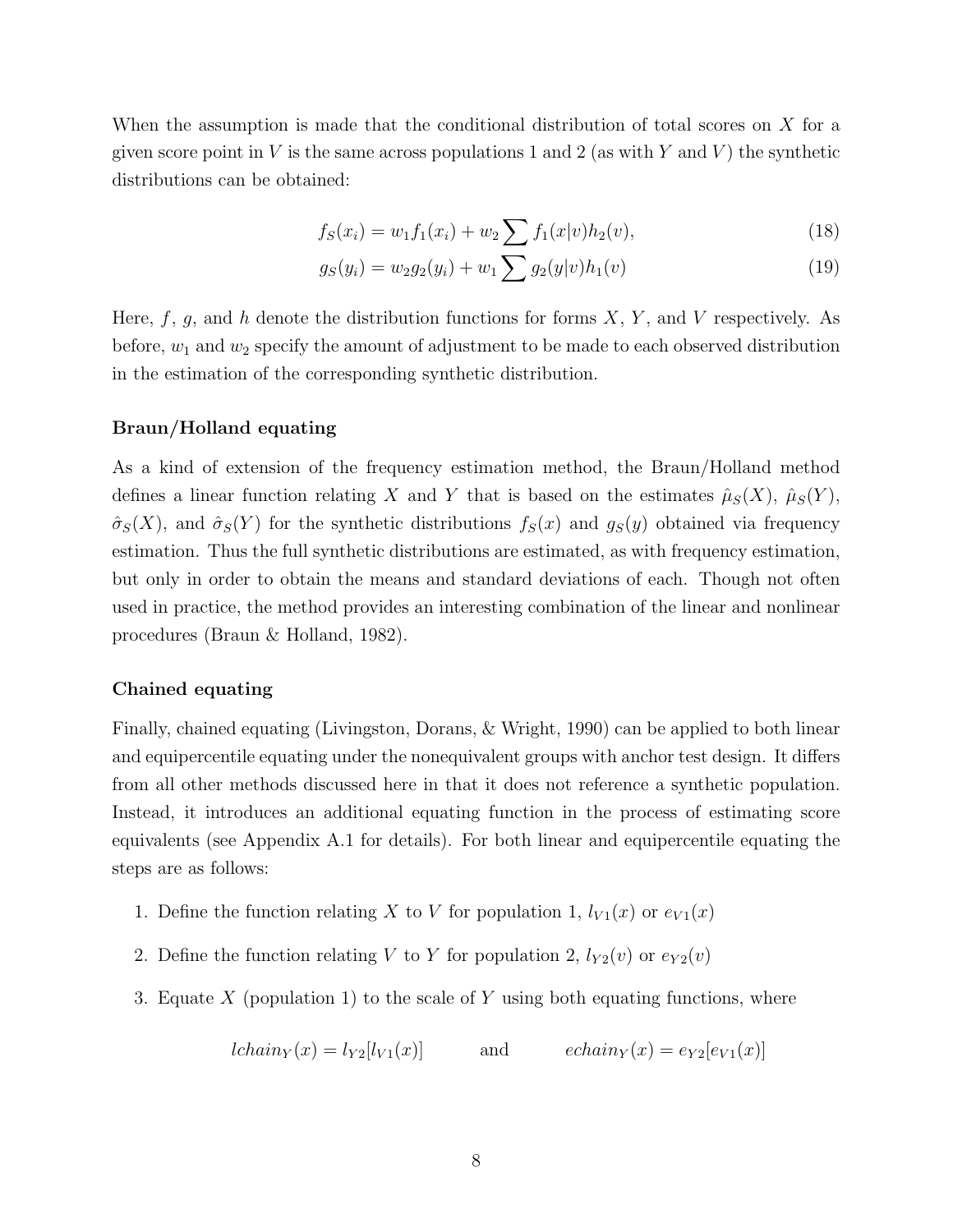### Methods for circle-arc equating

As discussed above, the circle-arc equating function combines a linear with a curvilinear component based on three points in the  $X$  and  $Y$  score distributions. The first and third of these points are determined by the score scale, whereas the midpoint must be estimated. Thus, equating methods used with circle-arc equating apply only to estimation of this midpoint. Livingston and Kim (2009) demonstrate chained linear equating of means, under a nonequivalent groups design. The midpoint could also be estimated using other linear methods, such as Tucker or Levine.

Note that circle-arc equating is defined here as an equating type, and equating methods are used to estimate the midpoint, which implies a nonequivalent groups design. When groups are considered equivalent (i.e., an anchor test is not used) equating at the midpoint is simply mean equating, as mentioned above (replace  $x_i$  with  $\hat{\mu}(X)$  in equation 2 to see why this is the case). With scores on an anchor test, both Tucker and Levine equating at the midpoint also reduce to mean equating. However, chained linear equating at the midpoint differs from chained mean (see Appendix A.1).

## 4 Application Using the equate Package

### Sample Test Scores

The examples below rely on two data sets, both of which are provided in the equate package. The first, ACTmath, is used throughout Kolen and Brennan (2004), and comes from two administrations of the ACT mathematics test. The test scores are based on a random groups design and are contained in a three-column matrix where column one is the 40-point score scale and columns two and three the number of examinees for forms x and y obtaining each score point.

```
> library(equate)
```

|                    | [1] "equate" "tools"     |   |    | "stats" | "graphics" "grDevices" "utils" |  |
|--------------------|--------------------------|---|----|---------|--------------------------------|--|
|                    | [7] "datasets" "methods" |   |    | "base"  |                                |  |
|                    |                          |   |    |         |                                |  |
|                    | $>$ head (ACTmath)       |   |    |         |                                |  |
|                    |                          |   |    |         |                                |  |
|                    | scale xcount ycount      |   |    |         |                                |  |
| [1,]               | 0                        | 0 | 0  |         |                                |  |
| [2,]               |                          |   |    |         |                                |  |
| $\left[3, \right]$ | 2                        |   | 3  |         |                                |  |
| [4,]               | 3                        | 3 | 13 |         |                                |  |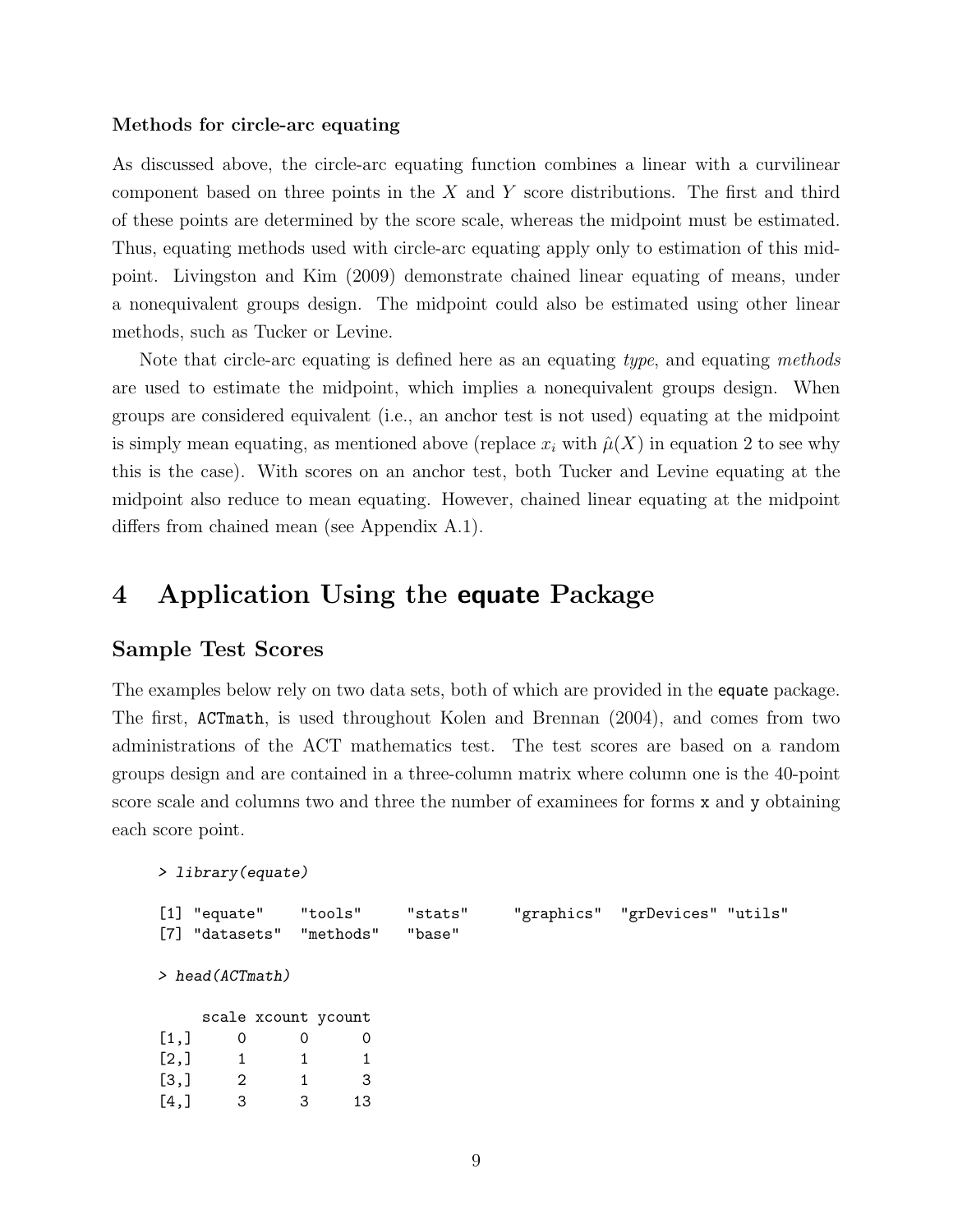| [5,] | 4  | -9 | 42 |
|------|----|----|----|
| [6,  | .5 | 18 | 59 |

The second data set, KBneat, is also referenced in Kolen and Brennan (2004). It contains scores for two forms of a 36-item test administered under a nonequivalent groups with anchor test design. The 12-item anchor test is internal, that is, the total-test score for an examinee includes the score on the anchor items. Thus, the number of non-anchor items, items unique to each form, is 24, and the highest possible score is 36. Unlike the first data set, KBneat contains a separate total-test and anchor-test score for each examinee, as is required by the nonequivalent groups equating methods described above. It is a list of length two where the list elements x and y each consist of a two-column matrix of scores on the total test, and scores on the anchor test v.

#### > head(KBneat\$x)

x xv [1,] 8 3 [2,] 21 6 [3,] 31 10  $[4,] 7 2$ [5,] 18 5 [6,] 36 12

### Preparing the Score Distributions

The equate package handles score distributions primarily as frequency tables, as described by the freqtab function, which is used to create them. The ACTmath data set is an example of a frequency table; scores for over 8,000 examinees  $(N_X = 4, 329, N_Y = 4, 152)$  are stored compactly in three columns and 41 rows. The trade-off is that there is no record of scores at the individual level, but this information is not required under the random groups design, as is evident in equations  $(1)-(8)$ . Frequency tables of class "frequency" are created for the 2 ACTmath forms as follows:

```
> act.x <- as.freqtab(ACTmath[, 1], ACTmath[, 2])
> act.y <- as.freqtab(ACTmath[, 1], ACTmath[, 3])
> act.x[1:4, ]
    x count
[1,] 0 0[2,] 1 1[3, 3] 2 1[4,] 3 3
```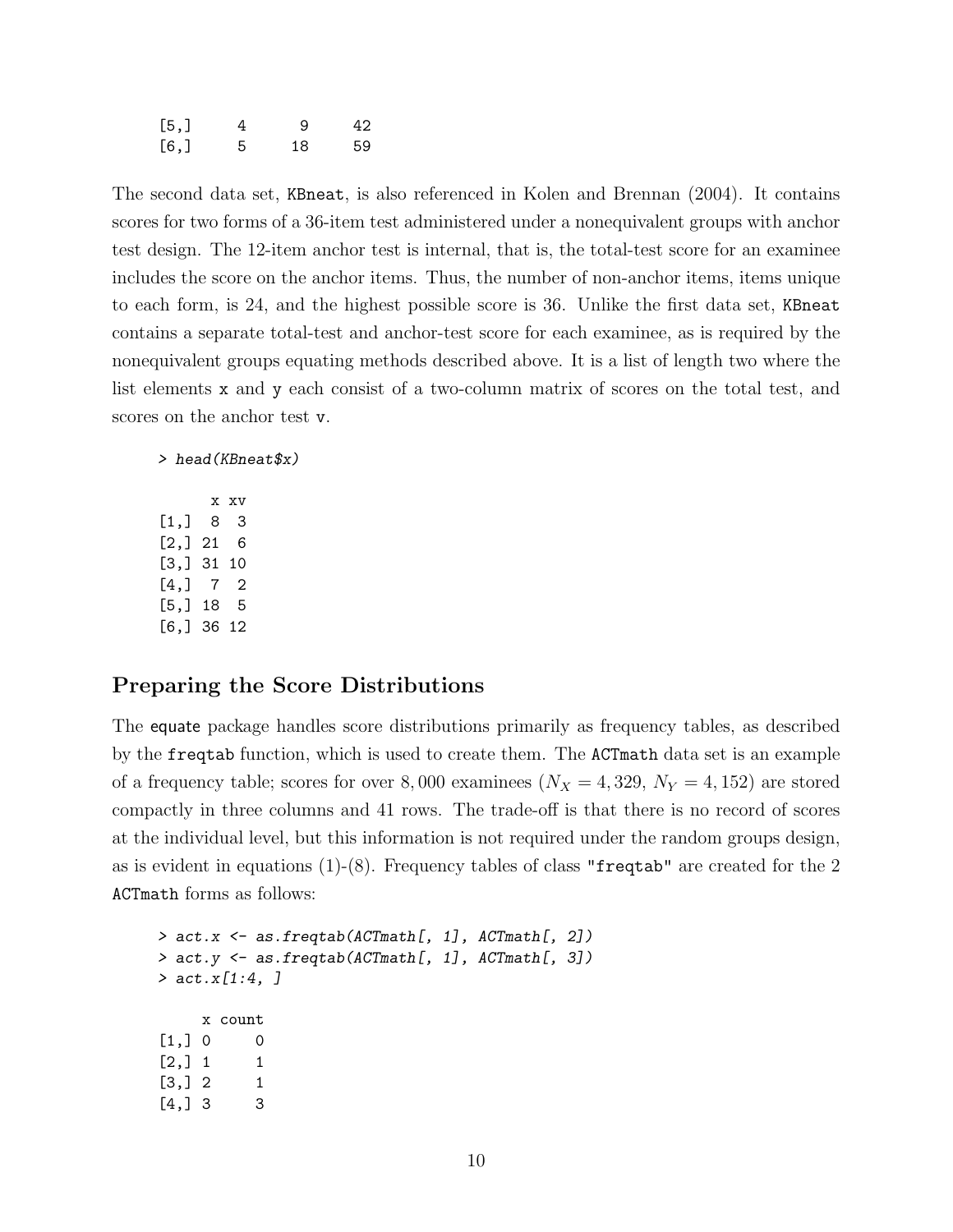Here, the command as.freqtab is used because the vectors for the score scale and counts are already tabulated, thus they are simply combined and the class changed. The tables can be summarized with the descript function:

> rbind(descript(act.x), descript(act.y)) mean sd skew kurt n [1,] 19.85239 8.212585 0.3752283 2.301911 4329 [2,] 18.97977 8.940397 0.3526516 2.145847 4152

The function freqtab creates a frequency table from scratch, using a vector of scores and the corresponding score scale. With an anchor test this becomes a bivariate frequency table for forms x and y, and the arguments sent to freqtab are the total score scale, vector of total scores, anchor score scale, and vector of anchor scores:

```
> neat.x <- freqtab(0:36, KBneatx[, 1], 0:12, KBneatx[, 2])
> neat.y <- freqtab(0:36, KBneat$y[, 1], 0:12, KBneat$y[, 2])
> neat.x[50:55, ]
    x v count
[1,] 3 10 0[2,] 3 11 0[3, 3, 12, 0][4,] 4 0 0[5,] 4 1 4[6, 34 2 3
```
These bivariate tables contain all possible score combinations in columns 1 and 2, along with the number of examinees obtaining each combination in column 3. For example, rows 50 through 55 are displayed above for form  $X$ , where counts for 6  $X$  and  $V$  score combinations are shown. Based on the scale lengths, tables for neat.x and neat.y contain  $37 \times 13 = 481$ rows of scores, many of which have counts of zero.

The equate package provides a basic plot method for tables of class "freqtab". Univariate frequency tables (up to two) are plotted together as lines with type="h". For a single bivariate frequency table a scatter plot with marginal barplots is produced (see Figures 1 and 2).

```
> plot(x = act.x, y = act.y, lw = 2, xlab = "Score", ylab = "Count")> plot(neat.x)
```
Finally, presmoothing options are available for equipercentile equating. Three methods are currently supported, all of which can be requested from within the equate function. Two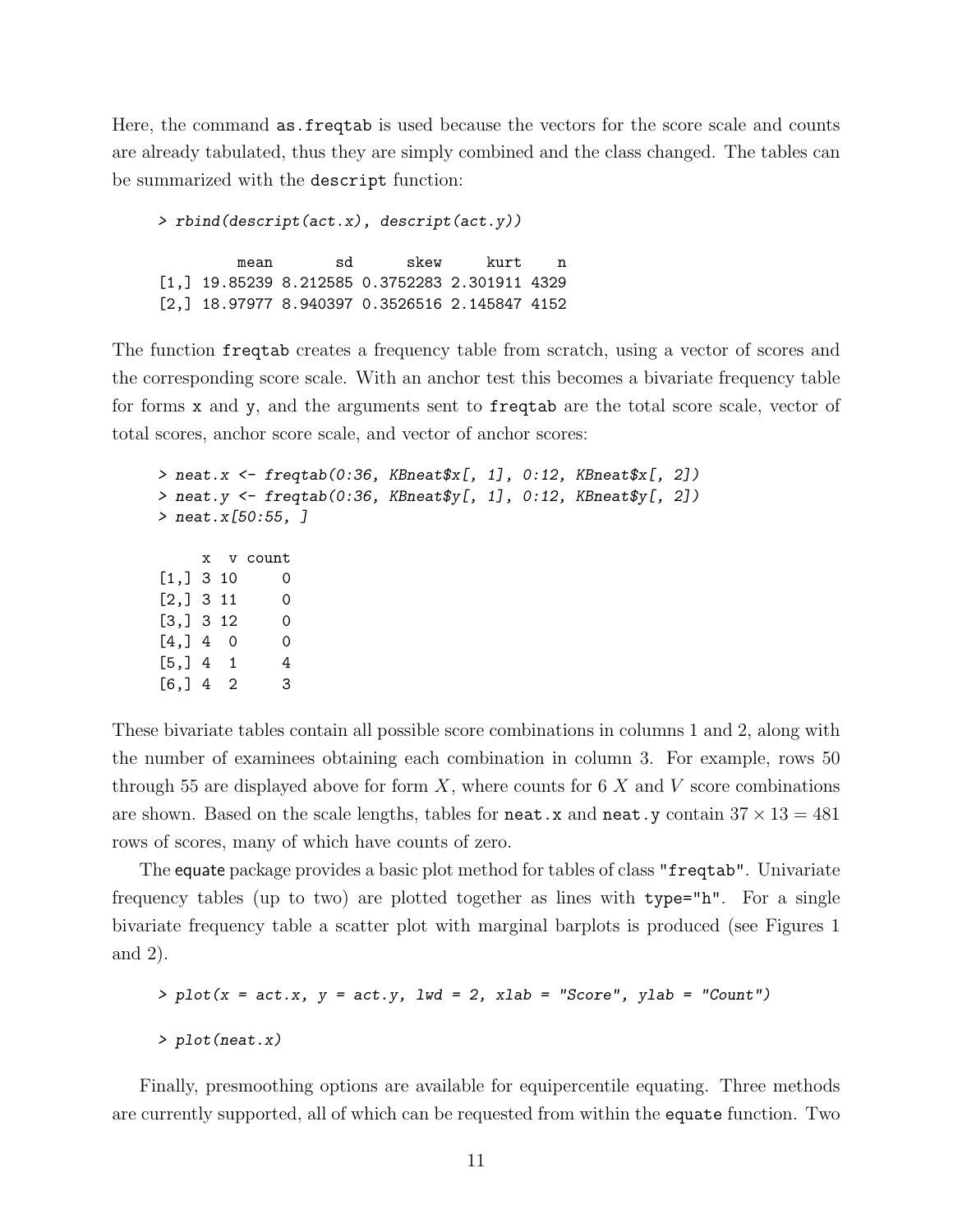of the methods are designed to adjust (i.e., increase) frequencies falling below a specified threshold. Frequency averaging (described by Moses & Holland, 2008), using freqavg, replaces scores falling below jmin with averages based on adjacent scores:

```
> cbind(act.x, avg = freqavg(act.x, jmin = 2))[1:5, ]
    x count avg
[1,] 0 0 1.25[2,] 1 1.25[3,] 2 1 1.25[4,] 3 3 1.25
[5,] 4 9 9.00
```
In columns 1 and 2 are the scale and original counts for act.x. Column three contains the adjusted counts which are averaged based on any score points with counts below 2 (scores of 0, 1, and 2), along with the next adjacent value (score of 3, with count of 3). The function freqbump simply adds a small relative frequency (jmin) to each score point while adjusting the probabilities to sum to one (as described by Kolen & Brennan, 2004, p. 48).

As described above and in Appendix A.2, polynomial loglinear smoothing is a flexible option for reducing irregularities throughout the score distribution. In the equate package a loglinear model is fit using the function loglinear. Model terms are specified with either a set of score functions (see example(loglinear)), or simply by including the degree of the highest desired polynomial term. Here, the bivariate distribution of  $X$  and  $V$  is smoothed with degree=3, and a frequency table is created from the fitted values. The smoothed distributions in Figure 3 can be compared to the unsmoothed ones in Figure 2. Descriptive statistics show that the smoothed distributions match the unsmoothed in the first three moments.

```
> neat.x.smoothout <- loglinear(neat.x, degree = 3)
> neat.xs <- as.freqtab(neat.x[, 1:2], neat.x.smoothout$fitted)
> rbind(descript(neat.x), descript(neat.xs))
        mean sd skew kurt n
[1,] 15.82054 6.529799 0.5797331 2.720015 1655
[2,] 15.82054 6.529799 0.5797331 3.270636 1655
> rbind(descript(neat.x[, -1]), descript(neat.xs[, -1]))
        mean sd skew kurt n
[1,] 5.106344 2.376742 0.9030227 3.192884 1655
[2,] 5.106344 2.376742 0.9030227 3.402561 1655
> plot(neat.xs)
```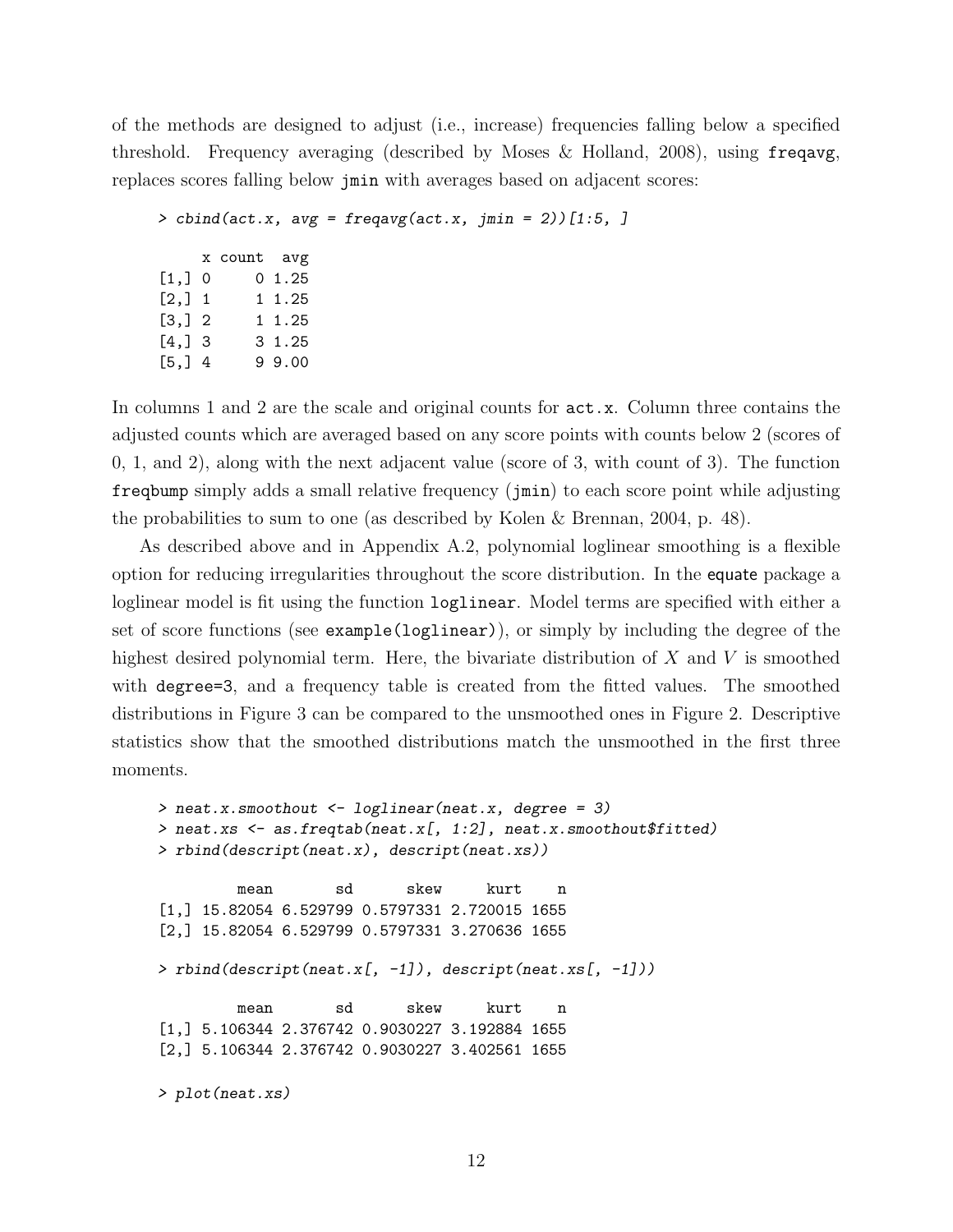

Figure 1: Univariate Plot of ACTmath forms X (dark) and Y (light)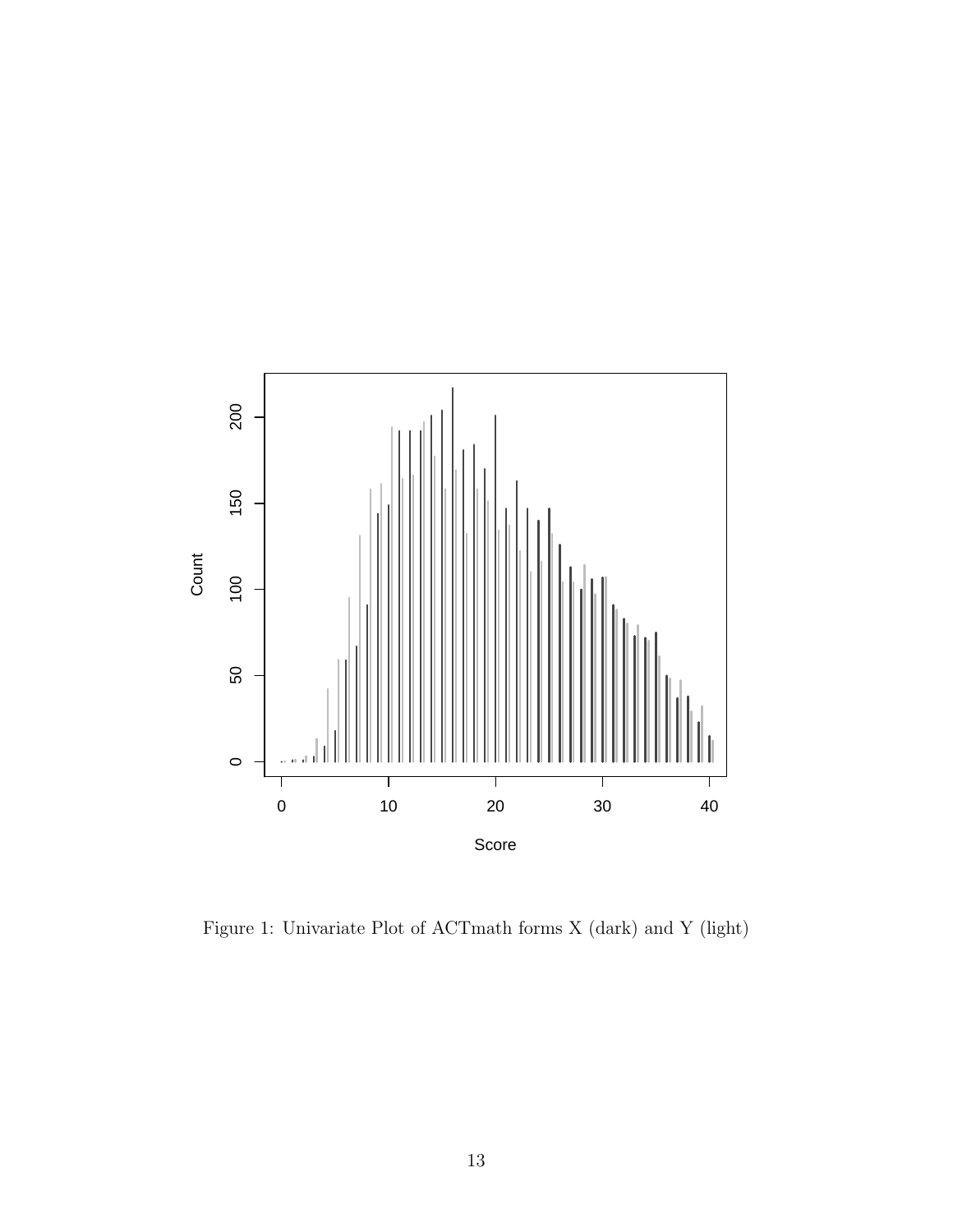

Figure 2: Bivariate Plot of KBneat Total (X) and Anchor (V) Distributions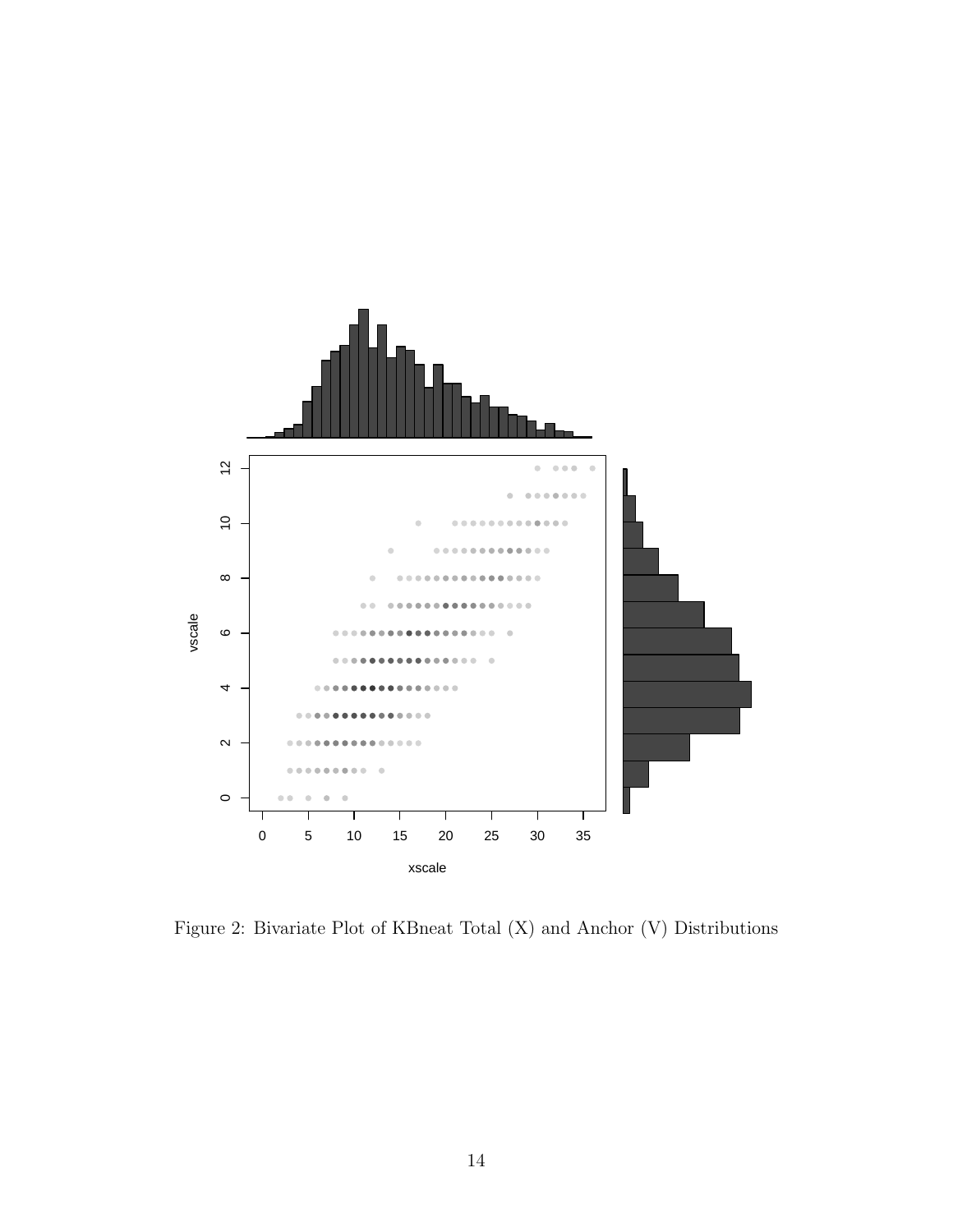

Figure 3: Bivariate Plot of Smoothed KBneat Total (X) and Anchor (V) Distributions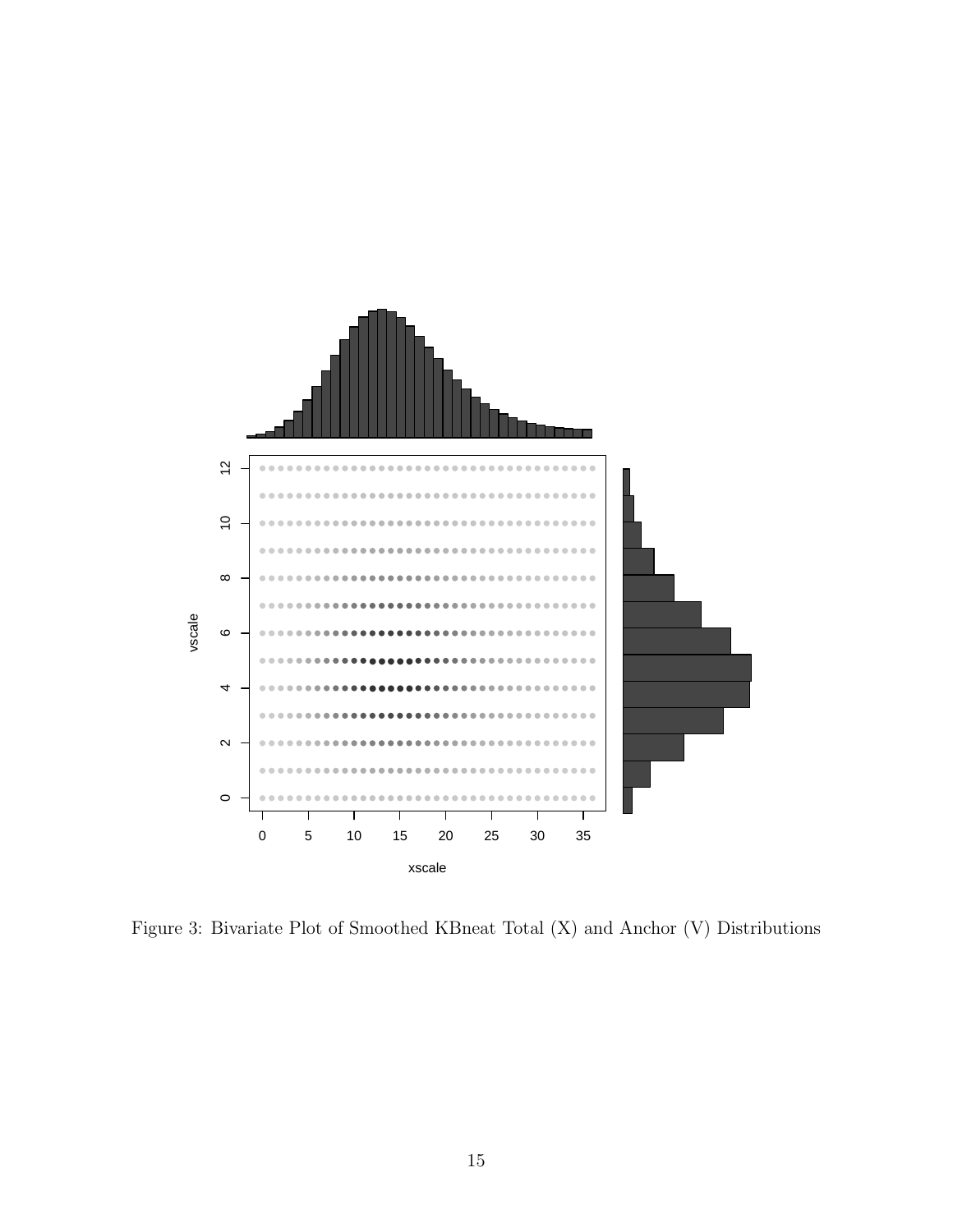## The equate Function

Most of the functionality of the equate package can be accessed via equate, which integrates the equating types and methods described above into a single function. The random groups design provides a simple example, where, besides the frequency tables, only the equating type need be specified:

> equate(act.x, act.y, type = "mean") Mean Equating: Random Groups Summary Statistics: mean sd skew kurt n x 19.8524 8.2126 0.3752 2.3019 4329 y 18.9798 8.9404 0.3527 2.1458 4152 yx 18.9798 8.2126 0.3752 2.3019 4329 Coefficients: intercept slope  $-0.8726$  1.0000

Summary statistics and the intercept and slope are printed (for a full description of available output see ?equate). The nonequivalent groups design is requested by specifying an equating method:

```
> neat.e.c <- equate(neat.x, neat.y, type = "equip", method = "chained")
Chained Equipercentile Equating: Nonequivalent Groups
Summary Statistics:
     mean sd skew kurt n
x 15.8205 6.5298 0.5797 2.7200 1655
y 18.6728 6.8805 0.2051 2.3014 1638
yx 16.5556 6.5909 0.5439 2.6925 1655
```
Table 1 above summarizes the equating methods that apply to each equating type in the nonequivalent groups design. For convenience, these may all be specified in the equate function using only the first letter, as in type="c" for circle-arc equating. Levine true-score equating (lts) is requested by including the additional argument lts=TRUE.

The equate function can also be used to convert scores from one scale to another based on the function from a previous equating. For example, scores on  $Y$  for a few more examinees taking KBneat form  $X$  could be obtained:

```
> cbind(newx = c(3, 29, 8, 7, 13), yx = equate(x = c(3, 29, 8,
+ 7, 13), y = neat.e.c))
```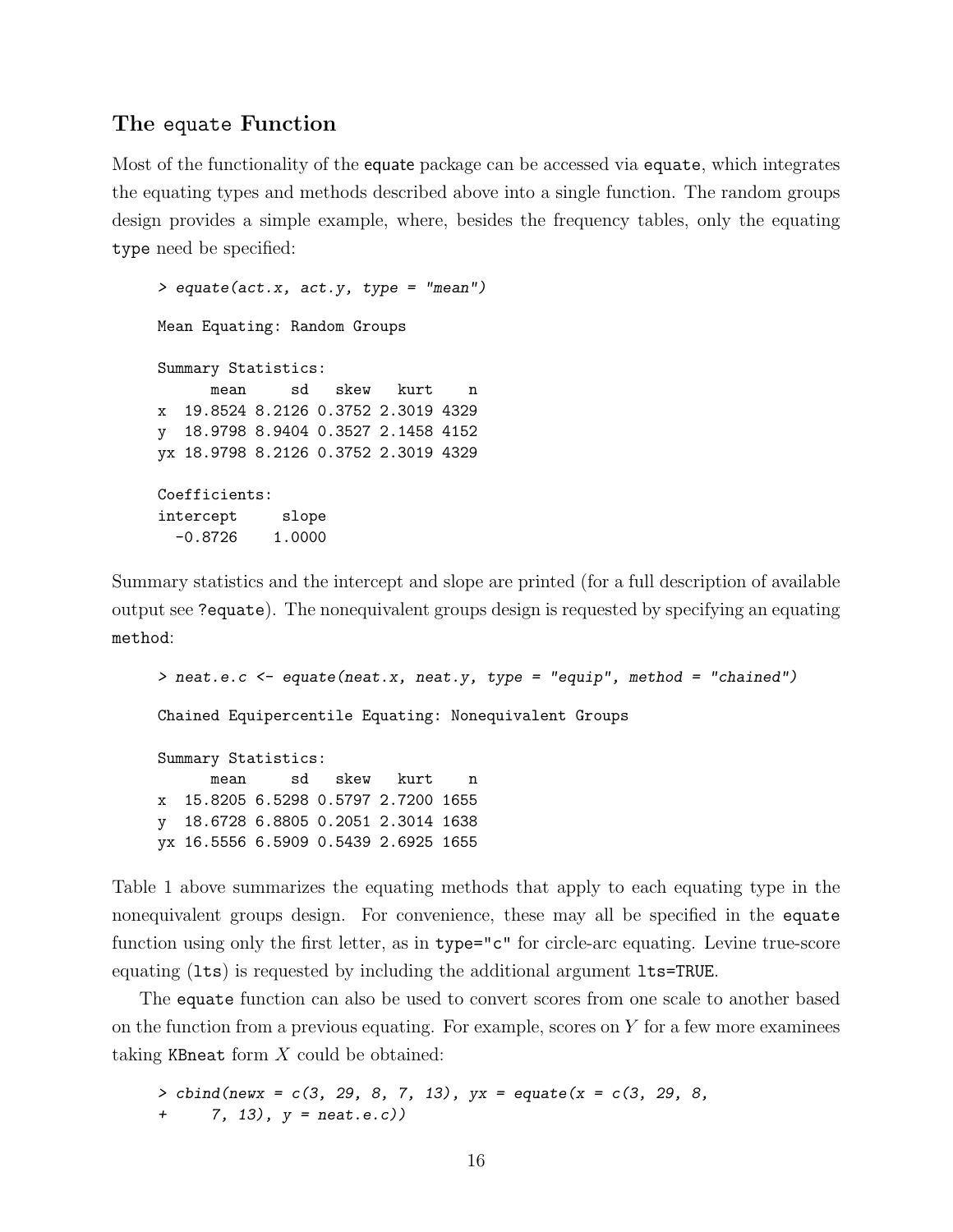|      | newx | yх           |
|------|------|--------------|
| [1,] | 3    | 4.321349     |
| [2,] |      | 29 31.319486 |
| [3,] | 8.   | 9.679070     |
| [4.1 | 7    | 8.230876     |
| [5,] |      | 13 16.256316 |

Here, the argument y passed to equate is the chained equipercentile equating from above, which is an object of class "equate". The equate function recognizes it as such and attempts to perform the conversion. Note that since the equating function from neat.e.c relates scores on  $X$  to the scale of  $Y$ , anchor test scores are not needed for the examinees news.

## Comparing Equatings

There are many considerations involved in choosing a type and method for equating two test forms (see Kolen & Brennan, 2004, ch. 8). However, sample size is paramount, as statistical equating involves the estimation of different numbers of parameters and accurate estimation depends on adequate and representative samples. As shown above, each equating type and method creates an equating function using different estimates of the score distributions. The equated equivalent at a given score point can vary substantially across equating methods, and within a single equating method across examinee samples.

When samples are small<sup>2</sup> or inadequate for a specific method, random sampling error becomes a major concern. This type of error can be indexed by the standard error of equating  $(SEE)$ , which is defined as the standard deviation of equated scores for a given  $x_i$  over multiple repeated equatings (systematic error is an equally important consideration, but is not as easily estimated; see Appendix A.4). The equate package provides estimates of linear and equipercentile SEE under the random groups design, based on equations derived by Braun and Holland (1982) and Lord (1982, p. 168). Additionally, bootstrap standard errors are obtained through the equate function using the argument bootse:

> boots  $\leq$  equate(act.x, act.y, type = "lin", bootse = TRUE)\$bootse > round(boots, 4) [1] 0.2619 0.2525 0.2436 0.2352 0.2274 0.2202 0.2137 0.2080 0.2032 0.1992 [11] 0.1961 0.1941 0.1931 0.1931 0.1942 0.1962 0.1993 0.2033 0.2082 0.2140 [21] 0.2205 0.2277 0.2355 0.2439 0.2529 0.2622 0.2721 0.2822 0.2927 0.3036 [31] 0.3146 0.3260 0.3375 0.3492 0.3611 0.3732 0.3854 0.3978 0.4102 0.4228 [41] 0.4355

<sup>2</sup>Kolen and Brennan (2004) refer to "small" as less than 100. Other literature discusses small-sample equating with 20-30 examinees per form, for example Livingston (1993) and Skaggs (2005)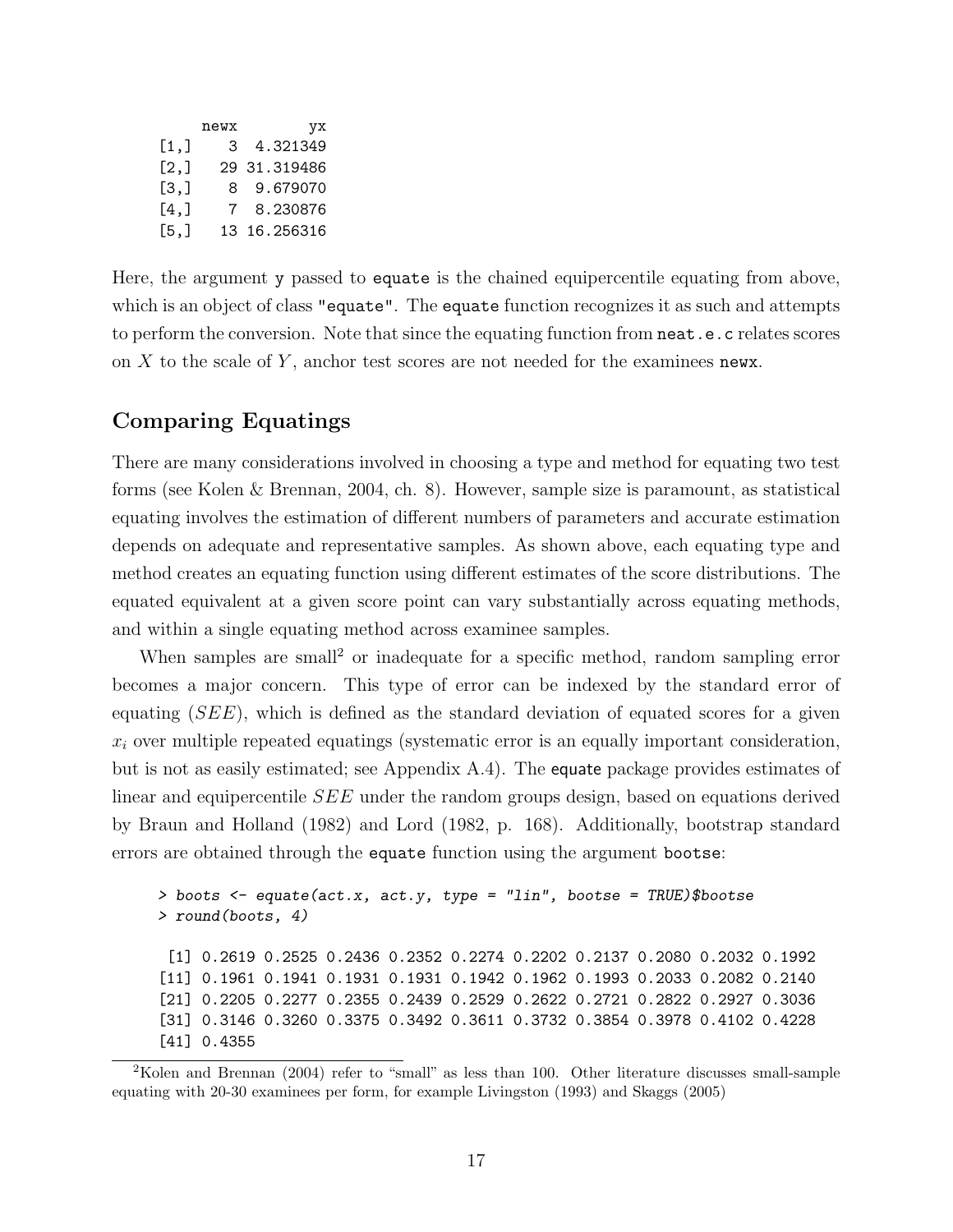The sample size taken with each bootstrap replication is specified via xn and yn, the number of replications via reps, and the matrix of equated scores (one column per replication) is requested by setting returnboots=TRUE (see ?se.boot for details).

The example below compares mean and linear Tucker and Levine equating, frequency estimation and chained equipercentile equating, and circle-arc chained (linear) and Tucker (mean) equating of the forms neat.x and neat.y. Thus there are eight separate nonequivalent groups equatings (see Appendix B.1 for R code). Table 2 contains  $Y$  equivalents of scores on  $X$  for each (R code in Appendix B.2). The conversion table reveals that equated scores vary somewhat by method. Equipercentile equating with frequency estimation (e.f) produced the highest scores of any method between  $X = 5$  and  $X = 32$ . The largest difference between equated scores was between e.f and mean Levine (m.l) at  $X = 21$ , a difference of 3.25 points on Y . Across methods the smallest equated scores came from circle-arc Tucker equating (c.t) at score points  $X < 3, X > 31$ , linear Levine (l.l) at points  $2 < X < 16$ , and mean Levine (m.l) at scores of  $15 > X < 32$ .

In Figure 4 are plotted the bootstrap standard errors (code for this plot is found in Appendix B.3). The four equating types exhibit a clear trend in SEE across the score scale. As expected, SEE for both mean equatings do not vary by score point, since the scores are equated by a constant amount. Also as expected, random error for linear equating is lowest in the center (slightly lower than estimates for mean) and increases in the tails of the distribution. Overall SEE for equipercentile equating appear to be the largest, despite the fact that the raw score distributions were smoothed. Finally, random error for circle-arc equating is lowest overall, though values increase toward the center of the distribution.

Since equating methods do not extend across all types, they are most easily compared within equating type. Tucker mean outperforms Levine mean; however, the opposite is true for linear equating where Levine SEE are smaller than Tucker across the scale. Until a score on X of 10, values for the two equipercentile methods are comparable. Beyond  $X = 10$ random error for chained equating is much lower. Finally, circle-arc equating using the Tucker method to obtain the midpoint results in the lowest SEE of all, values about half as large as those of the chained circle-arc.

Again, it is important to note that random sampling error paints only half the picture when describing equating accuracy. Though a method such as Tucker circle-arc results in some SEE of nearly zero, it may very well be that the estimates are stable (i.e., not varying) around a point that is far from the true equated score. Nevertheless, this example serves to demonstrate the ease with which multiple equatings can be conducted and compared using the equate function.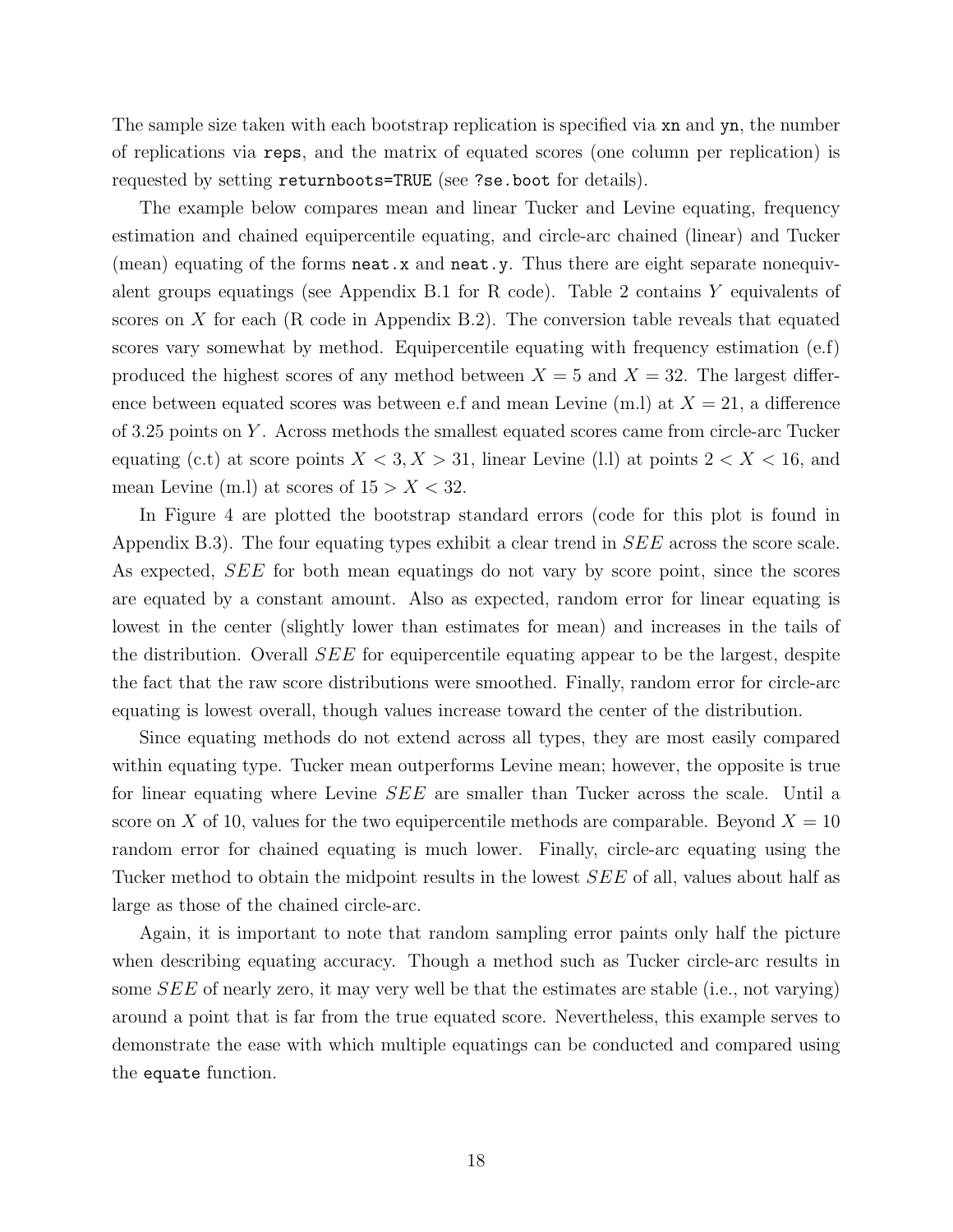| scale            | m.t    | m.l    | 1.t    | l.l    | $\rm e.f$ | e.c    | c.c    | c.t    |
|------------------|--------|--------|--------|--------|-----------|--------|--------|--------|
| $\boldsymbol{0}$ | 0.995  | 0.428  | 0.537  | 0.251  | 0.191     | 0.038  | 0.000  | 0.000  |
| $\mathbf{1}$     | 1.995  | 1.428  | 1.566  | 1.263  | 1.486     | 1.142  | 1.233  | 1.109  |
| $\overline{2}$   | 2.995  | 2.428  | 2.595  | 2.274  | 2.677     | 2.295  | 2.451  | 2.212  |
| 3                | 3.995  | 3.428  | 3.624  | 3.285  | $3.879\,$ | 3.472  | 3.656  | 3.309  |
| $\overline{4}$   | 4.995  | 4.428  | 4.653  | 4.296  | 5.097     | 4.535  | 4.847  | 4.400  |
| $\overline{5}$   | 5.995  | 5.428  | 5.682  | 5.307  | 6.326     | 5.554  | 6.025  | 5.484  |
| $\,6$            | 6.995  | 6.428  | 6.710  | 6.318  | 7.546     | 6.593  | 7.189  | 6.562  |
| $\overline{7}$   | 7.995  | 7.428  | 7.739  | 7.330  | 8.731     | 7.610  | 8.339  | 7.633  |
| 8                | 8.995  | 8.428  | 8.768  | 8.341  | 9.925     | 8.620  | 9.477  | 8.699  |
| 9                | 9.995  | 9.428  | 9.797  | 9.352  | 11.123    | 9.631  | 10.601 | 9.758  |
| 10               | 10.995 | 10.428 | 10.826 | 10.363 | 12.320    | 10.661 | 11.711 | 10.811 |
| 11               | 11.995 | 11.428 | 11.855 | 11.374 | 13.511    | 11.659 | 12.809 | 11.857 |
| 12               | 12.995 | 12.428 | 12.884 | 12.385 | 14.682    | 12.692 | 13.893 | 12.898 |
| 13               | 13.995 | 13.428 | 13.913 | 13.396 | 15.850    | 13.722 | 14.965 | 13.932 |
| 14               | 14.995 | 14.428 | 14.942 | 14.408 | 17.010    | 14.696 | 16.023 | 14.960 |
| 15               | 15.995 | 15.428 | 15.971 | 15.419 | 18.159    | 15.781 | 17.068 | 15.982 |
| 16               | 16.995 | 16.428 | 17.000 | 16.430 | 19.294    | 16.797 | 18.101 | 16.997 |
| 17               | 17.995 | 17.428 | 18.029 | 17.441 | 20.411    | 17.808 | 19.120 | 18.006 |
| 18               | 18.995 | 18.428 | 19.058 | 18.452 | 21.509    | 18.881 | 20.127 | 19.010 |
| 19               | 19.995 | 19.428 | 20.087 | 19.463 | 22.591    | 19.878 | 21.120 | 20.006 |
| $20\,$           | 20.995 | 20.428 | 21.116 | 20.475 | 23.647    | 20.918 | 22.101 | 20.997 |
| 21               | 21.995 | 21.428 | 22.145 | 21.486 | 24.675    | 21.967 | 23.068 | 21.982 |
| $22\,$           | 22.995 | 22.428 | 23.174 | 22.497 | 25.669    | 22.948 | 24.023 | 22.960 |
| 23               | 23.995 | 23.428 | 24.203 | 23.508 | 26.626    | 23.980 | 24.965 | 23.932 |
| $24\,$           | 24.995 | 24.428 | 25.232 | 24.519 | 27.542    | 24.998 | 25.893 | 24.898 |
| $25\,$           | 25.995 | 25.428 | 26.260 | 25.530 | 28.425    | 25.963 | 26.809 | 25.857 |
| 26               | 26.995 | 26.428 | 27.289 | 26.542 | 29.272    | 26.947 | 27.711 | 26.811 |
| 27               | 27.995 | 27.428 | 28.318 | 27.553 | 30.075    | 27.921 | 28.601 | 27.758 |
| 28               | 28.995 | 28.428 | 29.347 | 28.564 | 30.829    | 28.864 | 29.477 | 28.699 |
| 29               | 29.995 | 29.428 | 30.376 | 29.575 | 31.534    | 29.788 | 30.339 | 29.633 |
| 30               | 30.995 | 30.428 | 31.405 | 30.586 | 32.235    | 30.705 | 31.189 | 30.562 |
| 31               | 31.995 | 31.428 | 32.434 | 31.597 | 32.898    | 31.621 | 32.025 | 31.484 |
| $32\,$           | 32.995 | 32.428 | 33.463 | 32.609 | 33.522    | 32.524 | 32.847 | 32.400 |
| 33               | 33.995 | 33.428 | 34.492 | 33.620 | 34.171    | 33.402 | 33.656 | 33.309 |
| 34               | 34.995 | 34.428 | 35.521 | 34.631 | 34.805    | 34.323 | 34.451 | 34.212 |
| $35\,$           | 35.995 | 35.428 | 36.550 | 35.642 | 35.445    | 35.205 | 35.233 | 35.109 |
| 36               | 36.995 | 36.428 | 37.579 | 36.653 | 36.150    | 36.057 | 36.000 | 36.000 |

Table 2: Form Y Equivalents for Eight Nonequivalent Groups Equatings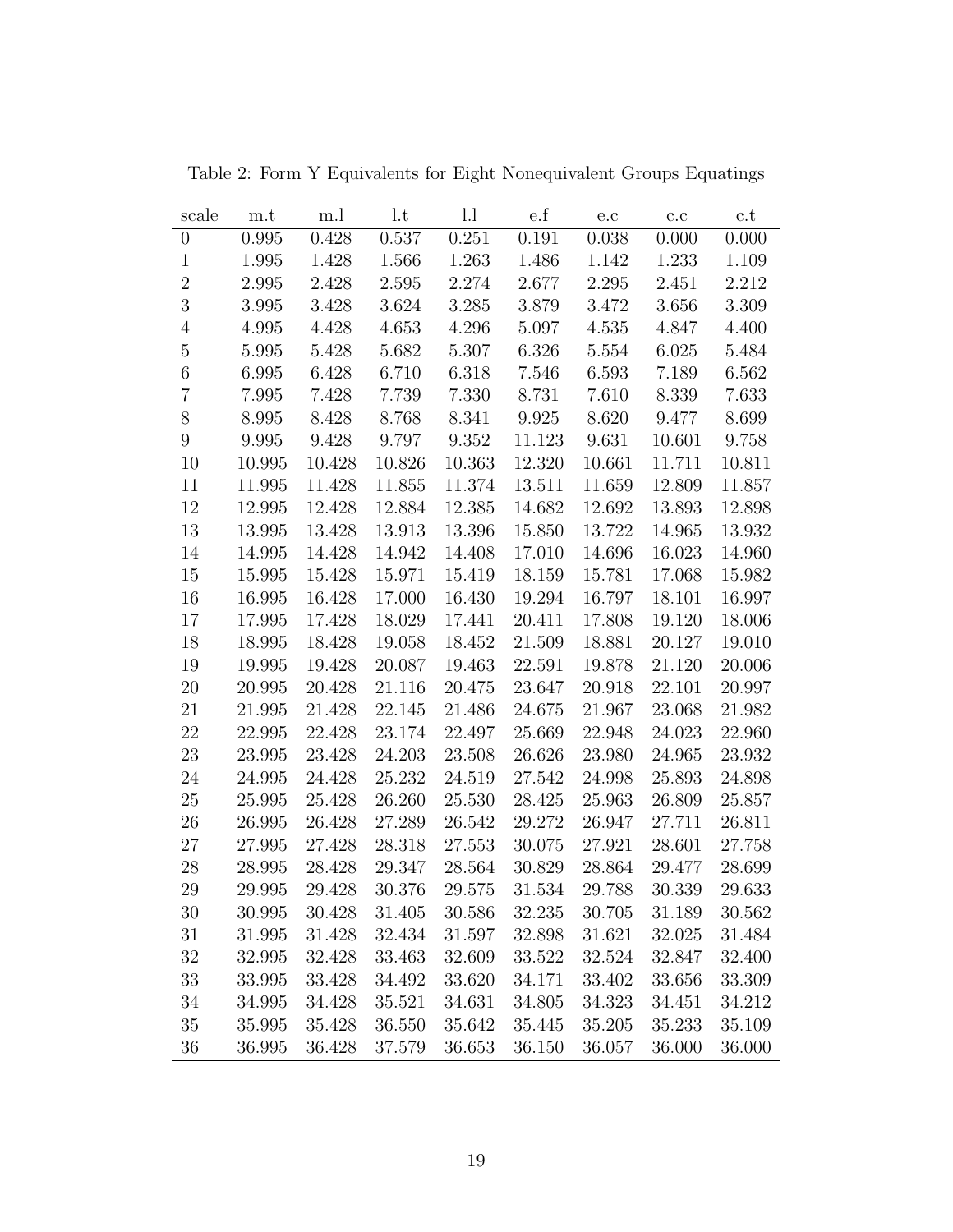

Figure 4: Bootstrap Standard Errors for Eight Nonequivalent Groups Equatings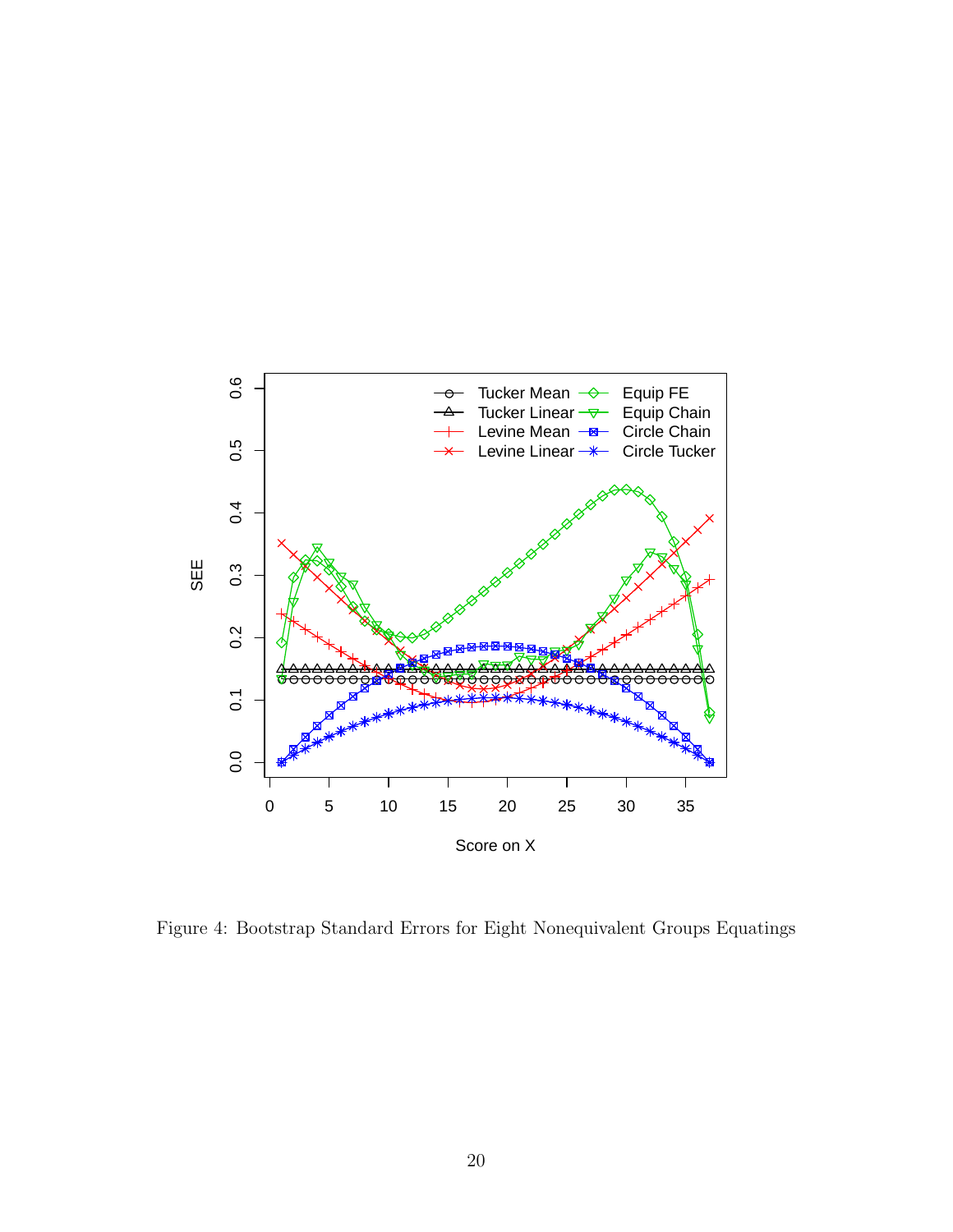## A Additional Equations

## A.1 Chained Linear Equating

Chained linear equating involves two separate linear functions. In the equations below the anchor test V is distinguished by population (1 taking form X and 2 taking form Y), though the items on  $V$  do not change. The first linear function in slope-intercept form converts  $X$ to the scale of  $V_1$ :

$$
l_{V_1}(x_i) = \frac{\hat{\sigma}(V_1)}{\hat{\sigma}(X)} x_i - \frac{\hat{\sigma}(V_1)}{\hat{\sigma}(X)} \hat{\mu}(X) + \hat{\mu}(V_1).
$$
\n(20)

The second function converts  $V_2$  to the scale of  $Y$ :

$$
l_Y(v_{2i}) = \frac{\hat{\sigma}(Y)}{\hat{\sigma}(V_2)} v_2 i - \frac{\hat{\sigma}(Y)}{\hat{\sigma}(V_2)} \hat{\mu}(V_2) + \hat{\mu}(Y). \tag{21}
$$

These functions are combined, where the first,  $l_{V_1}(x_i)$ , takes the place of  $v_2i$  in the second to obtain:

$$
lchain_Y(x_i) = \frac{\hat{\sigma}(Y)}{\hat{\sigma}(V_2)} \left[ \frac{\hat{\sigma}(V_1)}{\hat{\sigma}(X)} x_i - \frac{\hat{\sigma}(V_1)}{\hat{\sigma}(X)} \hat{\mu}(X) + \hat{\mu}(V_1) \right] - \frac{\hat{\sigma}(Y)}{\hat{\sigma}(V_2)} \hat{\mu}(V_2) + \hat{\mu}(Y), \tag{22}
$$

or, in slope-intercept form, after some rearranging:

$$
lchain_Y(x_i) = \frac{\hat{\sigma}(Y)}{\hat{\sigma}(V_2)} \frac{\hat{\sigma}(V_1)}{\hat{\sigma}(X)} x_i + \frac{\hat{\sigma}(Y)}{\hat{\sigma}(V_2)} \left[ \hat{\mu}(V_1) - \frac{\hat{\sigma}(V_1)}{\hat{\sigma}(X)} \hat{\mu}(X) - \hat{\mu}(V_2) \right] + \hat{\mu}(Y). \tag{23}
$$

Finally, for chained mean equating this reduces to:

$$
mchain_Y(x_i) = x_i + \hat{\mu}(V_1) - \hat{\mu}(X) - \hat{\mu}(V_2) + \hat{\mu}(Y).
$$
 (24)

When used to obtain the midpoint coordinates in circle-arc equating, the chained method reduces even further, since  $x_i$  is  $\hat{\mu}(X)$ . Here, the linear and mean functions simplify to

$$
lchain_Y(x_i) = \frac{\hat{\sigma}(Y)}{\hat{\sigma}(V_2)}\hat{\mu}(V_1) - \frac{\hat{\sigma}(Y)}{\hat{\sigma}(V_2)}\hat{\mu}(V_2) + \hat{\mu}(Y),
$$
\n(25)

and

$$
mchain_Y(x_i) = \hat{\mu}(V_1) - \hat{\mu}(V_2) + \hat{\mu}(Y).
$$
 (26)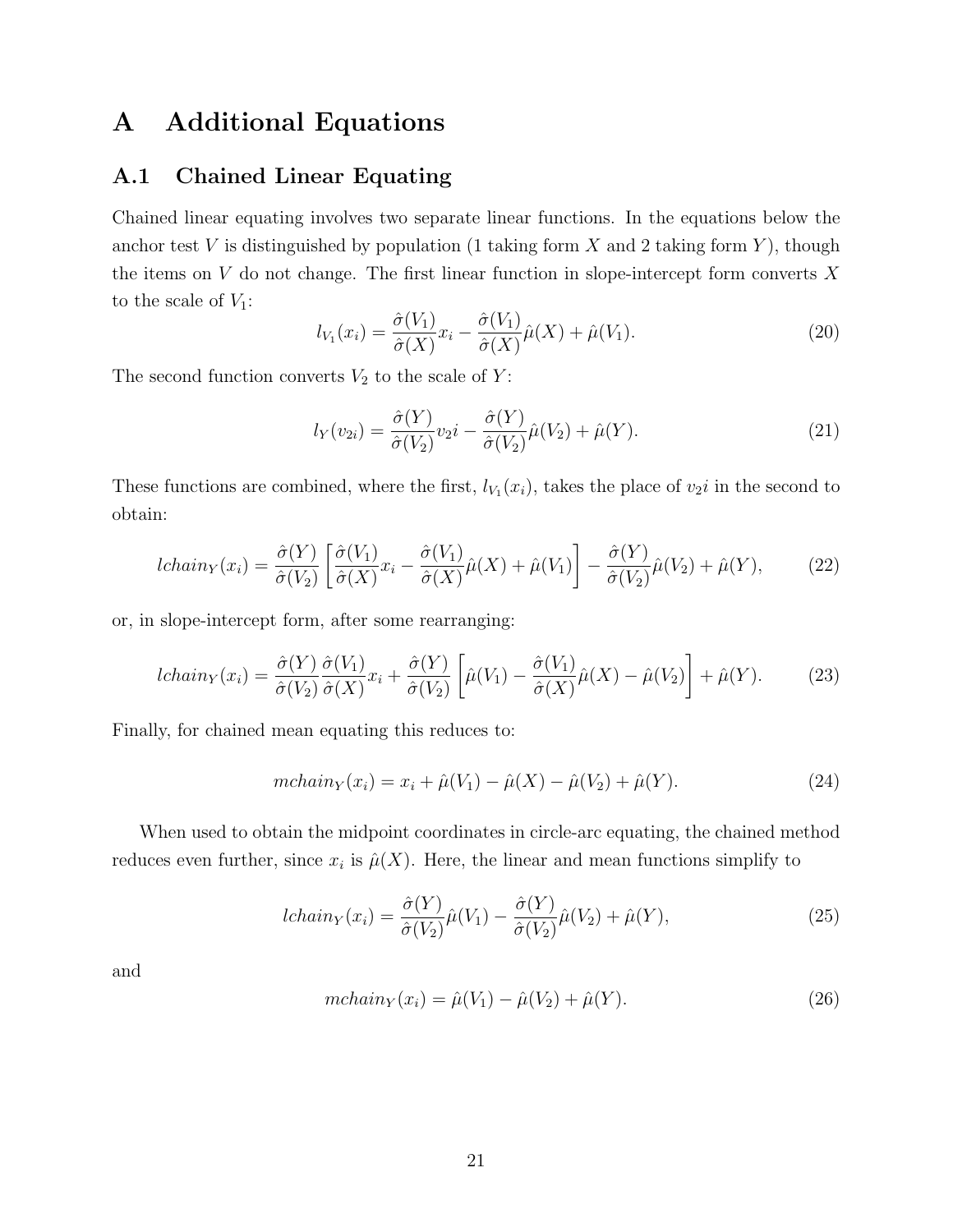### A.2 Loglinear Presmoothing

Polynomial loglinear modeling is a flexible method for smoothing distributions of various shapes to varying degrees; the structure of a distribution can either be maintained or ignored depending on the complexity of the model, where the degree of the polynomial term included determines the moment of the raw score distribution to be preserved. For example, a model with terms to the first, second, and third powers would create a smoothed distribution which matches the raw in mean, variance, and skewness. In the model below, the log of the expected relative frequency  $(p_i)$  at score point i is expressed in terms of a normalizing constant  $(\beta_0)$ and three weighted score functions  $(x_1, x_2, x_3)$  of the possible score values of test X:

$$
log(p_i) = \beta_0 + \beta_1 x_i^1 + \beta_2 x_i^2 + \beta_3 x_i^3. \tag{27}
$$

Indicator variables may also be included to preserve specific moments for specific score points. In the next model the mean and variance of a sub-distribution are preserved, in addition to the first three moments of the full distribution. Scores with indicator function  $S_i = 1$  are included in this sub-distribution, whereas scores with  $S_i = 0$  are ignored:

$$
log(p_i) = \beta_0 + \beta_1 x_i^1 + \beta_2 x_i^2 + \beta_3 x_i^3 + \beta_{S0} S_i + \beta_{S1} x_i^1 S_i + \beta_{S2} x_i^2 S_i.
$$
 (28)

An acceptable degree of smoothing is typically achieved by comparing multiple models with different numbers of polynomial terms based on their fit to the data (Kolen & Brennan, 2004). In the equate package, the function loglinear produces fitted (i.e., smoothed) values for univariate and bivariate distributions, and can be used to compare models based on a number of fit indices. It uses a Newton-Raphson maximum likelihood procedure modeled after a SAS macro written by (Moses & von Davier, 2006). Comparable fitted estimates can be obtained using the glm function.

### A.3 Circle-Arc Equating

The circle-arc in circle-arc equating is a section of the circle that is defined by the distance of the three points  $(x_1, y_1)$ ,  $(x_2, y_2)$ , and  $(x_3, y_3)$  from the line  $\lim_{x \to a} f(x)$ . Since the low and high points define the line  $\lim_{x \to \infty} \log x$  reduce to  $(x_1, 0)$  and  $(x_3, 0)$ . The new midpoint is identified as  $(x_1, y_{2*})$ . These three points are used to determine the coordinates  $x_c$  and  $y_c$ for the center of the circle:

$$
x_c = \frac{(x_3^2 - x_1^2)}{2(x_3 - x_1)},
$$
\n(29)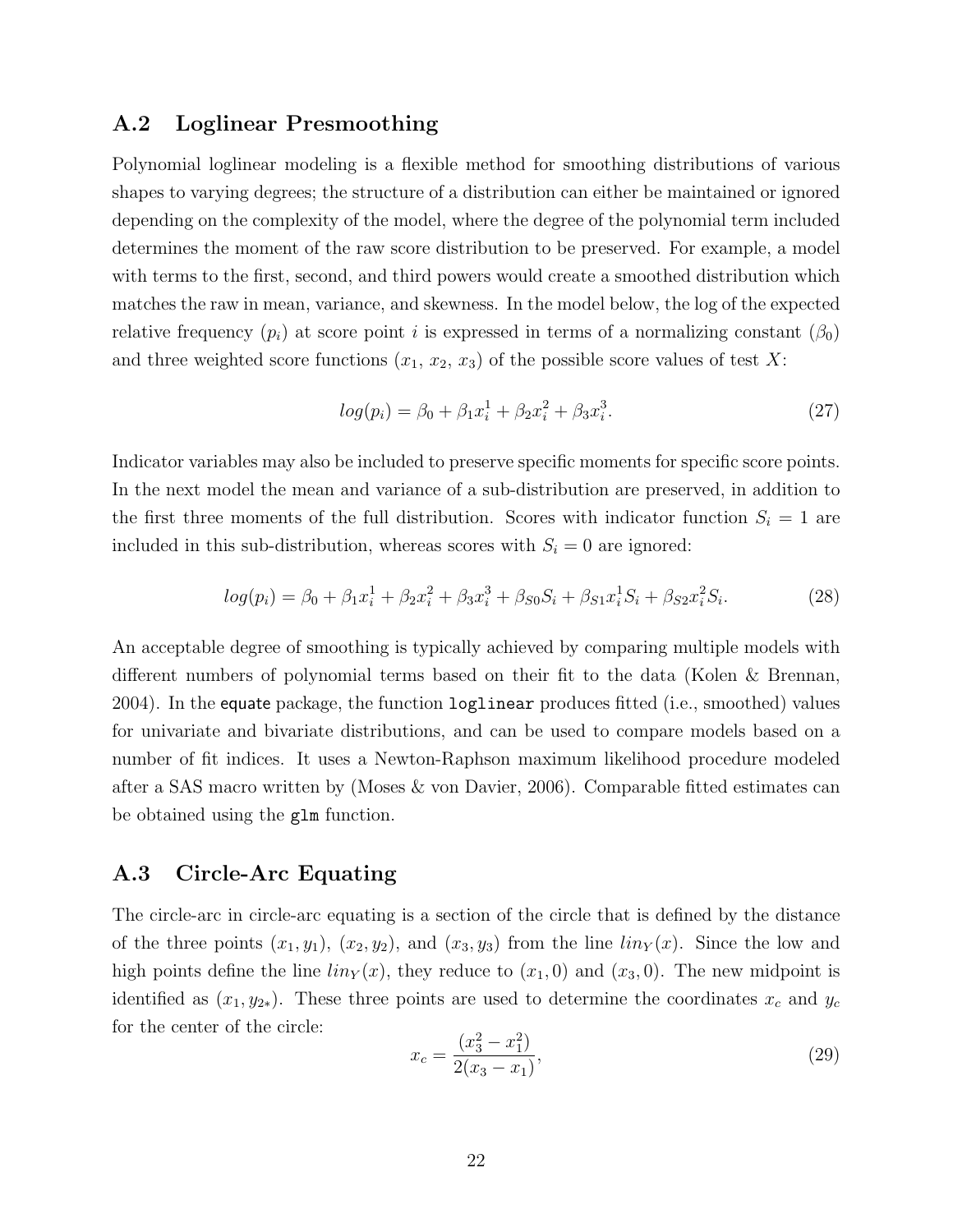$$
y_c = \frac{(x_1^2)(x_3 - x_2) - (x_2^2 + y_{2*}^2)(x_3 - x_1) + (x_3^2)(x_2 - x_1)}{2[y_{2*}(x_1 - x_3)]}.
$$
\n(30)

These center points are then used to obtain the radius

$$
r^{2} = (x_{1} - x_{c})^{2} + (y_{1*} - y_{c})^{2}.
$$
\n(31)

Since  $y_{1*} = 0$  ( $x_3$  and  $y_3$  could also be used) this reduces to

$$
r = \sqrt{(x_1 - x_c)^2 + (y_c)^2}.
$$
\n(32)

## A.4 Error in Equating

In the literature, equatings are typically compared based on both random and systematic error, where the first is estimated by the standard error of equating  $(SEE \text{ or simply } SE)$ and the second by the Bias. As demonstrated above, estimates of SEE can be obtained through bootstrap resampling from the sample score distributions. However, both the  $SE$ and Bias are defined in terms of the population equating function. Using a generic equating function  $g_Y(x_i)$  to represent a score on X equated to Y, the systematic error is calculated as

$$
Bias = \hat{\bar{g}}_Y(x_i) - g_Y(x_i), \qquad (33)
$$

where  $g_Y(x_i)$  is the population equating equivalent and

$$
\hat{\bar{g}}_Y(x_i) = \frac{1}{R} \sum_{r=1}^{R} \hat{g}_{Yr}(x_i)
$$
\n(34)

is the average estimated equivalent over  $R$  samples. The random error is defined as

$$
SE = \frac{1}{R} \sqrt{\sum_{r=1}^{R} [\hat{e}_{Yr}(x_i) - \hat{e}_{Y}(x_i)]^2}.
$$
 (35)

And combining both systematic error and random error, the root mean squared error  $(RMSE)$ is defined as

$$
RMSE = \sqrt{\{Bias\}^2 + \{SE\}^2},\tag{36}
$$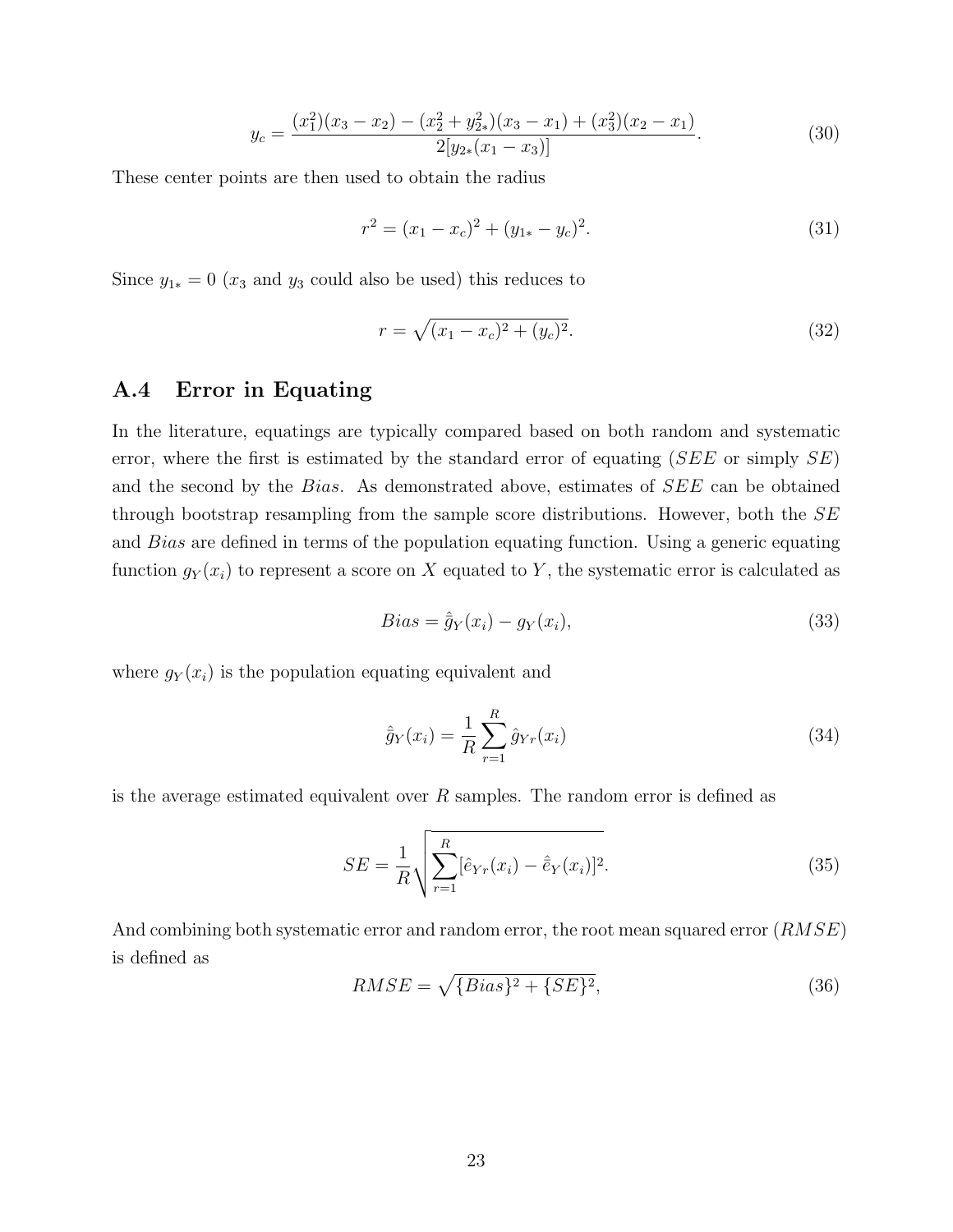## B Additional R Code

### B.1 Eight Equatings

```
> neat.m.t \leq equate(neat.x, neat.y, type = "m", method = "t",
      boostse = TRUE)> neat.m.1 \leq equate(neat.x, neat.y, type = "m", method = "1",
+ bootse = TRUE)
> neat.1.t <- equate(neat.x, neat.y, type = "1", method = "t",
+ bootse = TRUE)
> neat.1.1 <- equate(neat.x, neat.y, type = "1", method = "1",
+ bootse = TRUE)
> neat.e.f \leq equate(neat.x, neat.y, type = "e", method = "f",
      bootstrap = TRUE, smooth = "loglin", degree = 3)> neat.e.c <- equate(neat.x, neat.y, type = "e", method = "c",
+ bootse = TRUE, smooth = "loglin", degree = 3)
> neat.c.c <- equate(neat.x, neat.y, type = "c", method = "c",
+ bootse = TRUE)
> neat.c.t <- equate(neat.x, neat.y, type = "c", method = "t",
+ bootse = TRUE)
```
## B.2 Concordance Table

```
> concordance \leq cbind(neat.m.t$conc, neat.m.1$conc[, 2], neat.1.t$conc[,
+ 2], neat.l.l$conc[, 2], neat.e.f$conc[, 2], neat.e.c$conc[,
+ 2], neat.c.c$conc[, 2], neat.c.t$conc[, 2])
> colnames(concordance)[-1] <- c("m.t", "m.l", "l.t", "l.l", "e.f",
+ "e.c", "c.c", "c.t")
```
## B.3 Plotting Bootstrap SEE

```
> plot(c(1, 37), c(0, 0.6), type = "n", xlab = "Score on X", ylab = "SEE")> points(neat.m.t$bootsee, col = 1, type = "l")
> points(neat.m.1$bootsee, col = 1, type = "1")
> points(neat.l.t$bootsee, col = 2, type = "l")
> points(neat.l.l$bootsee, col = 2, type = "l")
> points(neat.e.f$bootsee, col = 3, type = "l")
> points(neat.e.c$bootsee, col = 3, type = "l")
> points(neat.c.c$bootsee, col = 4, type = "l")
> points(neat.c.t$bootsee, col = 4, type = "1")
> points(neat.m.t$bootsee, col = 1, type = "p", pch = 1)
> points(neat.m.1$bootsee, col = 1, type = "p", pch = 2)
> points(neat.1.t$bootsee, col = 2, type = "p", pch = 3)
> points(neat.1.1$bootsee, col = 2, type = "p", pch = 4)
> points(neat.e.f$bootsee, col = 3, type = "p", pch = 5)
> points(neat.e.c$bootsee, col = 3, type = "p", pch = 6)
```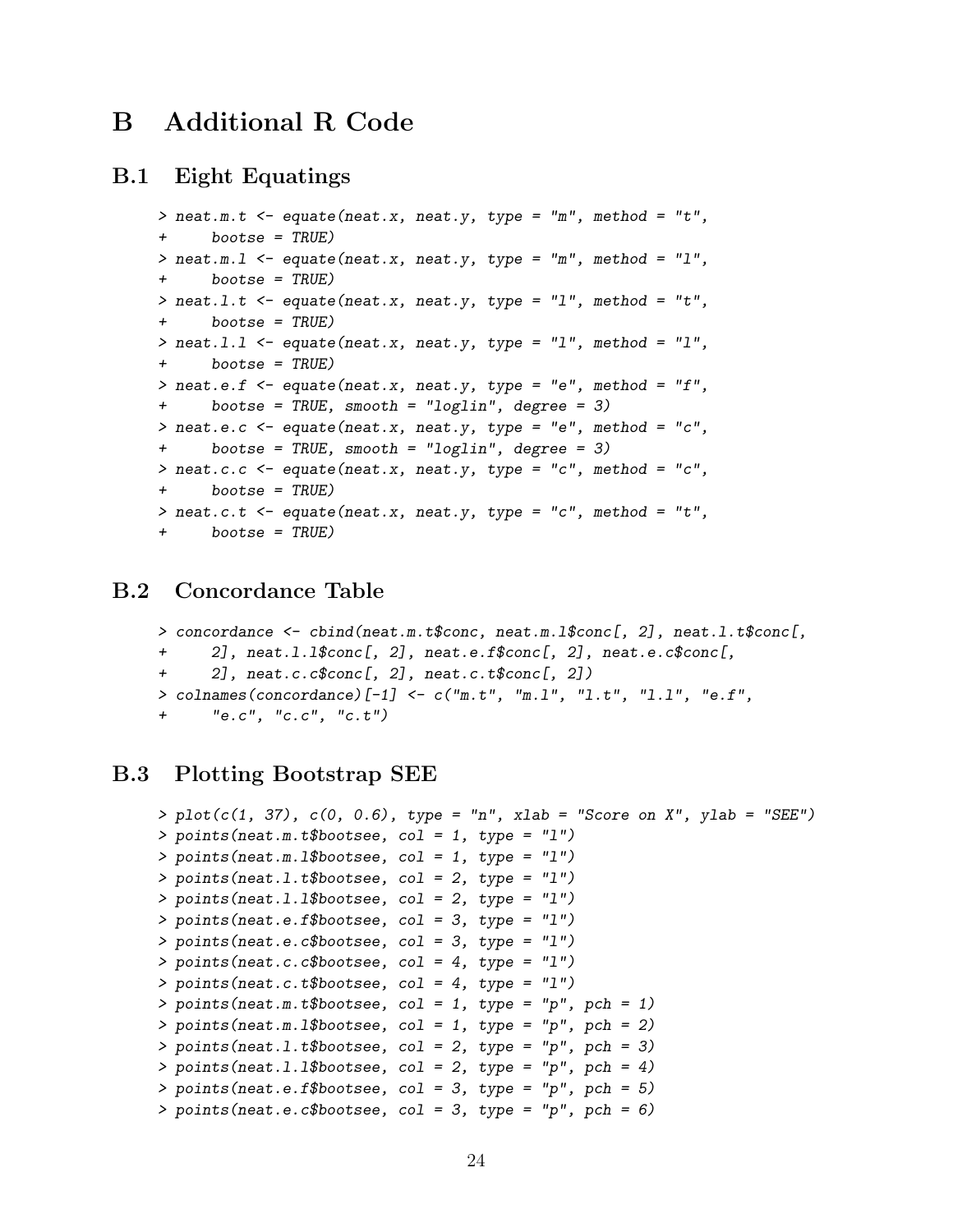```
> points(neat.c.c$bootsee, col = 4, type = "p", pch = 7)
> points(neat.c.t$bootsee, col = 4, type = "p", pch = 8)> legend("topright", legend = c("Tucker Mean", "Tucker Linear",
+ "Levine Mean", "Levine Linear", "Equip FE", "Equip Chain",
+ "Circle Chain", "Circle Tucker"), col = rep(1:4, each = 2),
```

```
+ pch = 1:8, lty = 1, bty = "n", ncol = 2)
```